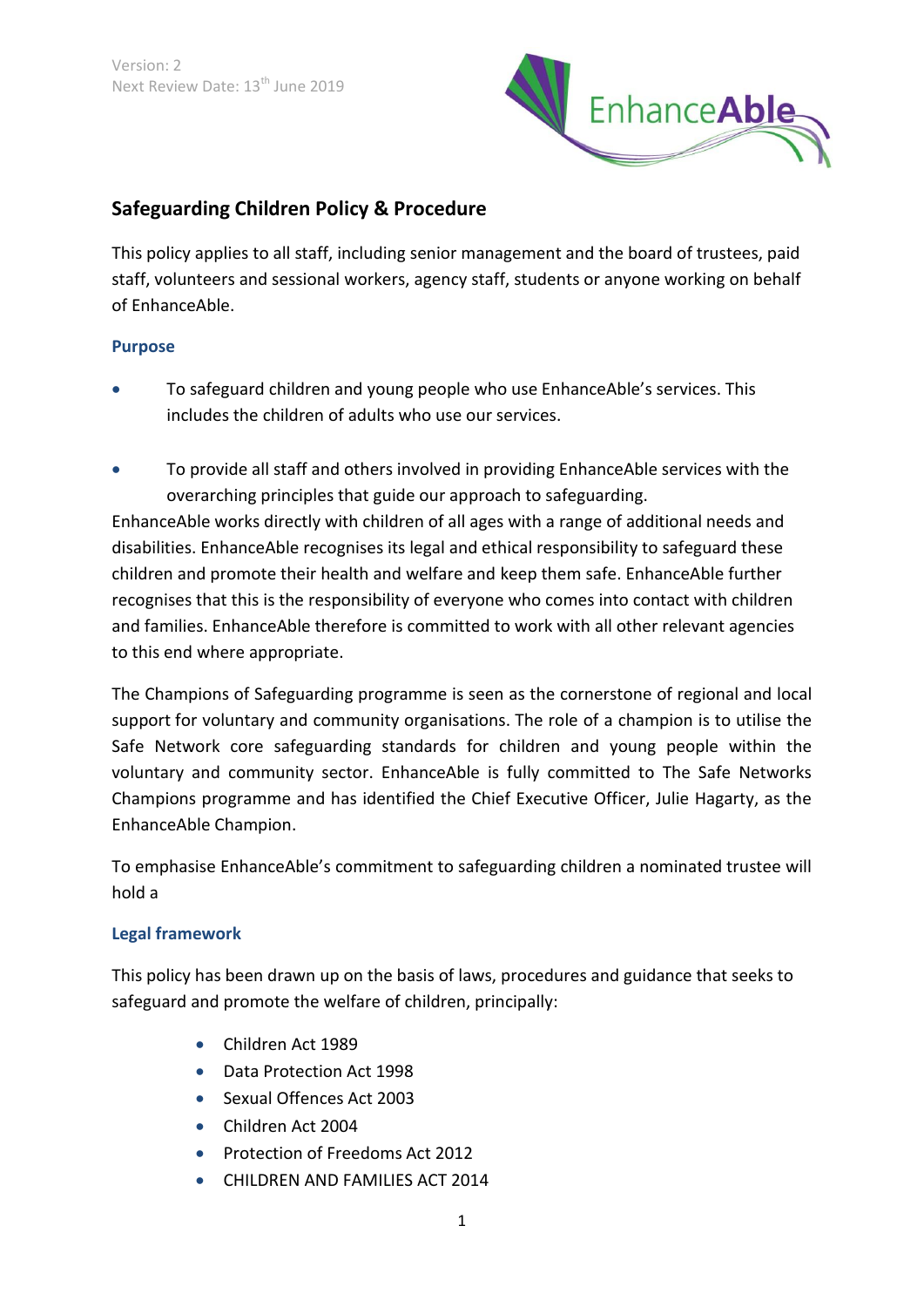- London Safeguarding Children Board *London Child Protection Procedures.*
- Working Together to Safeguard Children: A guide to inter-agency working to safeguard and promote the welfare of children (2013).
- United Nations Convention on the Rights of the Child

## **Principles**

EnhanceAble recognises that:

- The welfare of the child is paramount, as enshrined in the Children Act 1989
- All children, regardless of age, disability, gender, racial heritage, culture, sexual orientation or identity, have an equal right to be safe from all types of harm or abuse, and to achieve a reasonable standard of health and development.
- Some children are additionally vulnerable because of the impact of previous experiences, their level of dependency, communication needs or other issues.
- EnhanceAble works with children with a range of disabilities and needs who communicate in a variety of ways which may be difficult to understand. All staff need to be vigilant when supporting this vulnerable group. Staff are also aware of other barriers within communication such as with service users whose first language is not English. In all cases staff will reassure the child that they will find someone else who can help.

Working in partnership with children, young people, their parents, carers and other agencies is essential to promoting young people's welfare.

EnhanceAble will seek to keep children and young people safe by:

- Valuing, listening to, and respecting them
- Adopting safeguarding practices, including e-protocols, through appropriate procedures
- Providing effective management for staff and volunteers, and others providing services for EnhanceAble, through supervision, support and training.
- Following a rigorous selection procedure for recruiting staff and volunteers, and others providing services for EnhanceAble, including necessary vetting.
- Sharing information regarding safeguarding and welfare with children, parents, staff, volunteers and others.
- Sharing concerns with other agencies appropriately and involving children and parents appropriately

Working together to Safeguard Children (HM government 2013) states that safeguarding children is protecting children from maltreatment, preventing impairment of children's health or development, ensuring that children grow up in circumstances consistent with the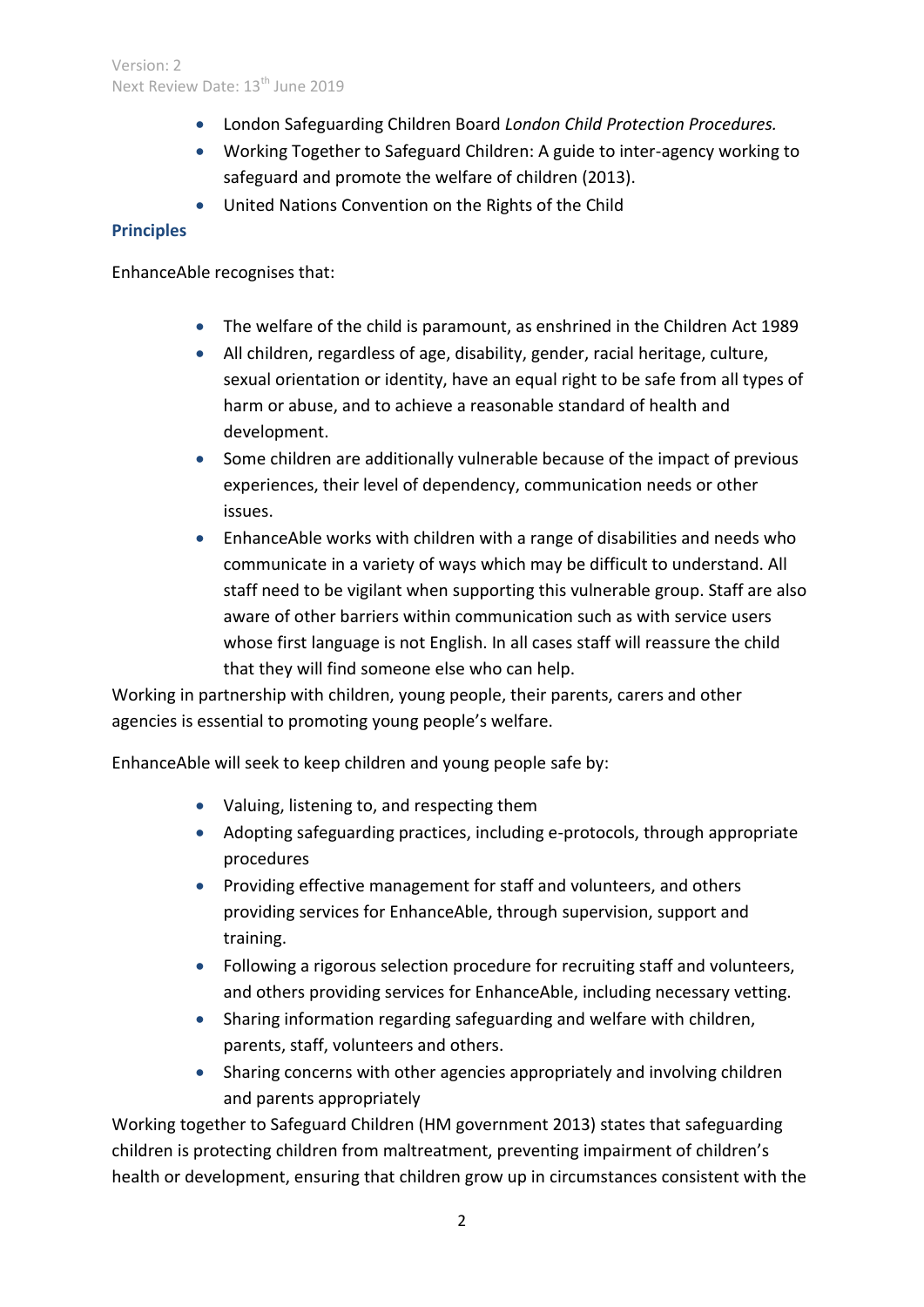provision of safe and effective care; and taking action to enable all children to have the best outcomes. This guidance defines the four types of abuse as:

- Physical abuse
- **Emotional abuse**
- Sexual
- Neglect.

## **Training & Awareness**

All EnhanceAble staff receive training and a manual which provides greater detail.

'All those who come into contact with children and families in their everyday work, including people who do not have a specific role in relation to child protection, have a duty to safeguard and promote the welfare of the children' (What to do if you're worried a child is being abused, HM government 2006) . All EnhanceAble staff are committed to their legal duty of reporting abuse and are vigilant in raising any concerns they may have, however small.

All staff are fully aware of the EnhanceAble Safeguarding Procedure.

All EnhanceAble staff are aware that protecting vulnerable children from abuse includes being proactive in promoting independence as far as possible in toileting and personal hygiene and teaching life skills to increase independence. In addition we recognise that there is a link between vulnerability and low self-esteem. Staff are therefore supported to build respectful and trusting relationships to ensure that every child is aware that their perspective and opinions are sought and valued and that each individual's contribution is important.

Full safeguarding for children training is provided for all EnhanceAble staff which is regularly updated and reviewed; it will also include an orientation of Kingston, Richmond and Surrey safeguarding policies and where to locate them. Staff are made aware of all possible categories, examples and indicators of abuse, these categories may overlap and an abused child does frequently suffer more than one type of abuse. Each member of staff has ready access to all up to date safeguarding policies on the EnhanceAble website.

This includes the EnhanceAble Safeguarding Children Policy, Safeguarding Children Procedure and Safeguarding Children Practice Manual. All staff are issued with access policies. When policies are reviewed, staff are e-mailed with the new policy/policies and have ongoing access to policies via shared drives.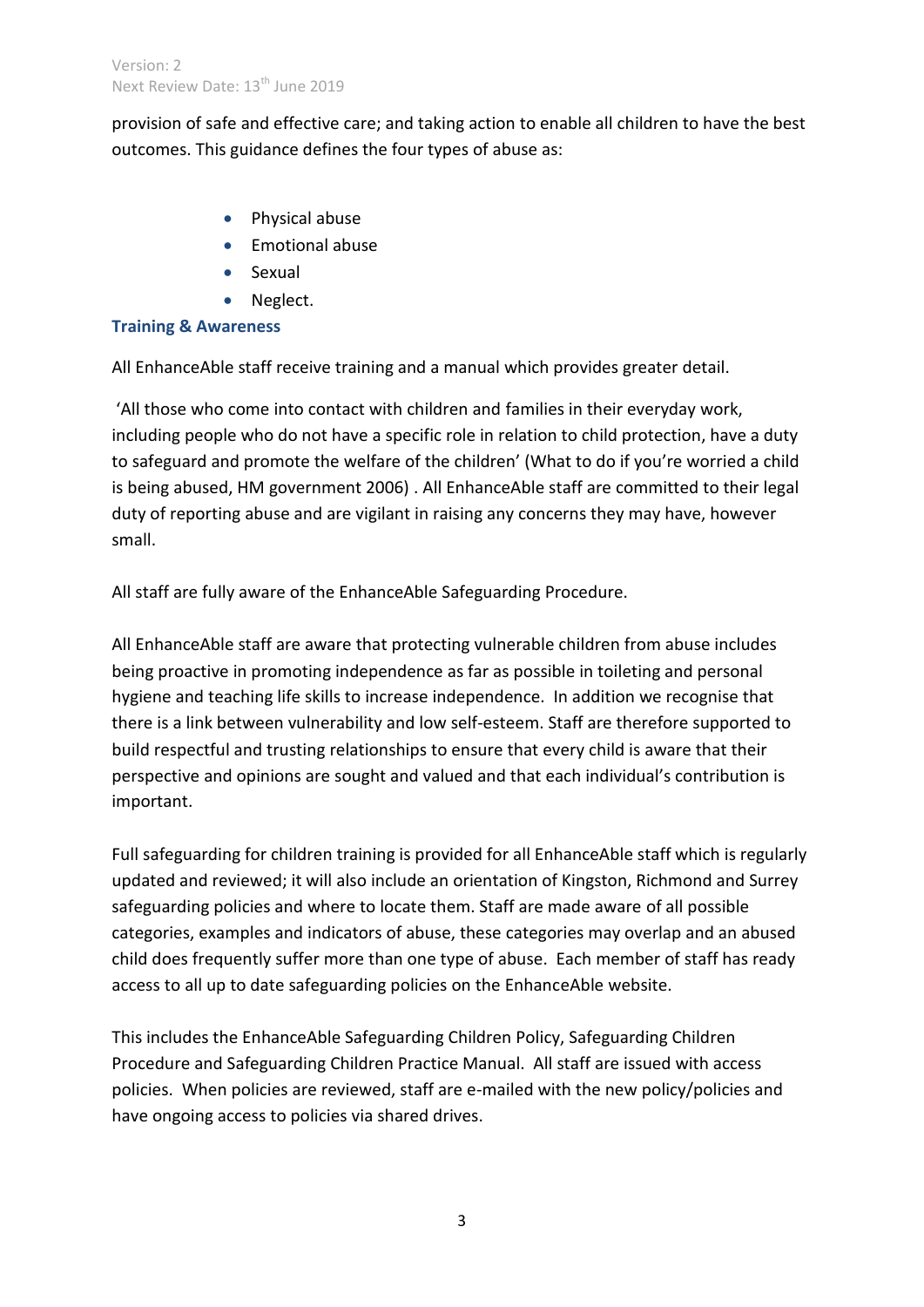Staff also receive an induction and full core training in all areas relevant to safeguarding including: moving and handling, medication, health and safety, food , eating and drinking, confidentiality, and communication. This ensures all staff are aware of best practice at the beginning of their career with EnhanceAble.

Staff are also introduced to the EnhanceAble *Whistleblowing* Policy which sets out options for staff within the context of the organisation.

## **Recruitment**

EnhanceAble uses robust and best practice recruitment procedures to ensure that all staff are vetted before employment. This includes: DBS enhanced check, two references (one of those which must be from last employer), proof of identity, proof of any qualifications. (See EnhanceAble recruitment policy).

## **Recording**

Accurate records are kept for all service users, (See record keeping policy and medication policy). These will consist of general health and wellbeing notes and support provided. These procedures will ensure any suspected abuse is easier to identify and will highlight poor practice within the organisation.

All records pertaining to children, their condition and attendance will be kept securely. This will be both in locked cabinets (in the case of hard documents) and in password protected IT (in the case of electronic material).When an allegation is made, it may not be practical or safe to keep the details of a current investigation in the child's file. This file will be held by the manager in charge of the matter.

#### **Images & Recordings**

All EnhanceAble staff will be aware of the consent procedure regarding photos and videos of children. Consent will be gained from parents before any photos are taken of their child at EnhanceAble. EnhanceAble is aware that photos once published on the internet are outside of our data control, therefore we are especially careful when placing photos online and will not do so without gaining the parent and child's express permission for each publication..

Fresh consent will always be obtained if an image is to be used in any printed material, promotional materials, on the internet or a social media network. EnhanceAble staff will exercise caution when taking photos of children (for further details see Safeguarding Manual)

- Children must be fully clothed (No swimsuits),
- Children must not be receiving invasive care
- Children must not be or appear to be in distress,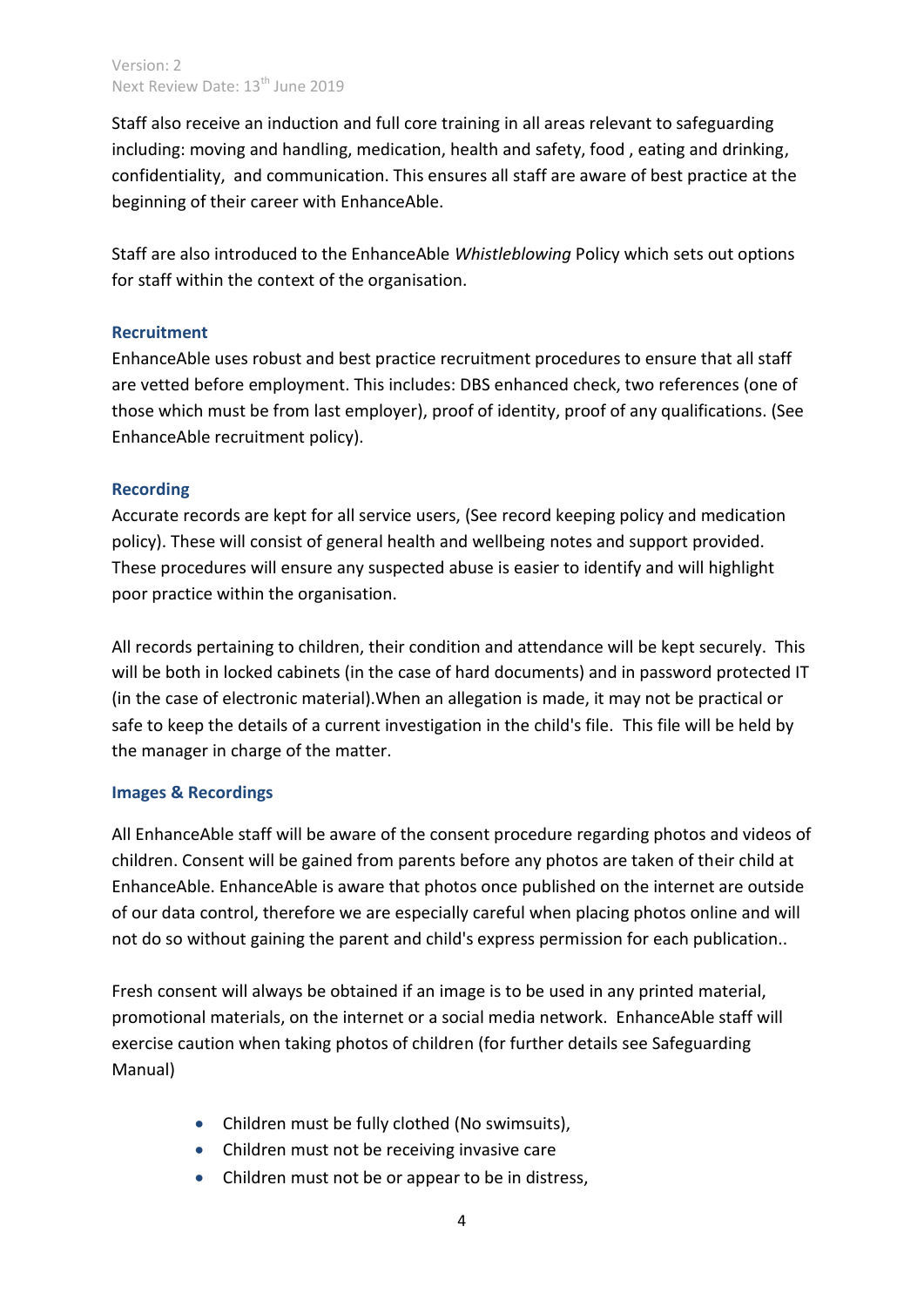# **Governance, Monitoring and Review.**

This policy will be reviewed annually by the CEO. EnhanceAble's trustees will be made aware of any changes to this policy.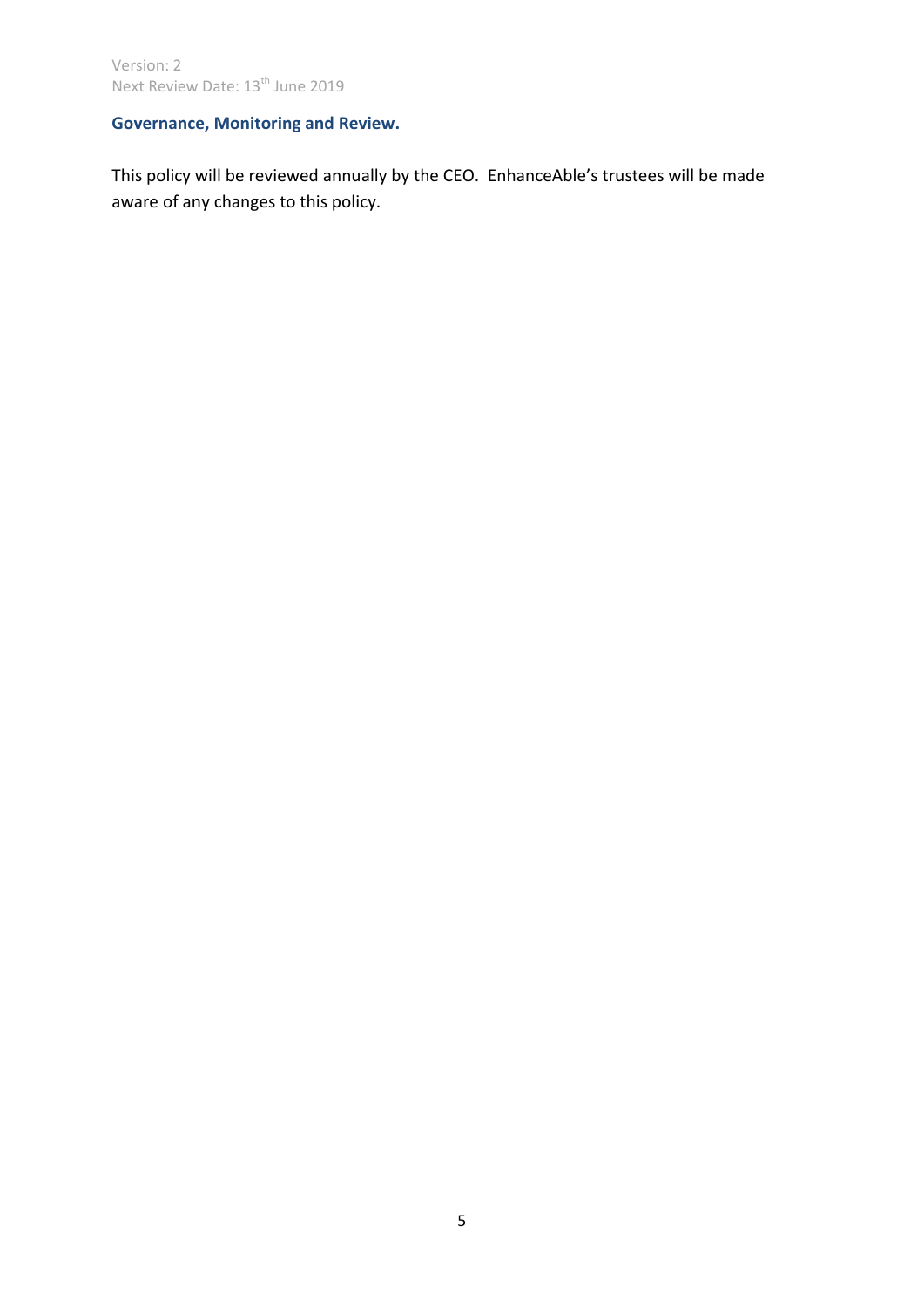# **Safeguarding Children Procedure**

## **Contents**

- 1. Introduction
- 2. Concept of significant harm and other definitions
- 3. EnhanceAble response

# **Introduction**

This procedure applies to all staff, including senior management and the board of trustees, paid staff, volunteers and sessional workers, agency staff, students or anyone working on behalf of EnhanceAble (hereafter termed *EnhanceAble staff*).

It is designed to implement the EnhanceAble Safeguarding Children Policy 2015.

The procedure draws upon The London Safeguarding Children Board (2013) *London Child Protection Procedure 5th Edition* and HM Government (2013) *Working Together to Safeguard Children.*

It sets how and what should happen when EnhanceAble staff, whilst carrying out their duties, consider a child or young person (hereafter referred to as *child*)*,* to be in need of further support. At its heart are two key principles:

- a. Safeguarding is the responsibility of us all
- b. A child centred approach, based on a clear understanding of the needs and views of children

The Children Act (2004) s11 places a duty on voluntary organisations (such as EnhanceAble) to safeguard and promote the welfare of children.

Through induction, supervision and training EnhanceAble promotes the values underpinning these principles and provide EnhanceAble staff with the knowledge and skills to be able to work effectively in their role in this context. This means they should:

- Be aware of potential indicators of abuse or neglect
- Be alert to the risks which individual abusers, or potential abusers, may pose to children
- Share information and contribute to any assessment as appropriate after consultation with the line manager, CEO or manager acting with the authority of the CEO. EnhanceAble is committed to the establishing of a trusting and confidential relationship with families. However, where it is considered necessary in the best interests of the child to breach a confidentiality EnhanceAble recognises it has a duty to do so. Whenever possible and appropriate the permission of the family will be sought in this situation.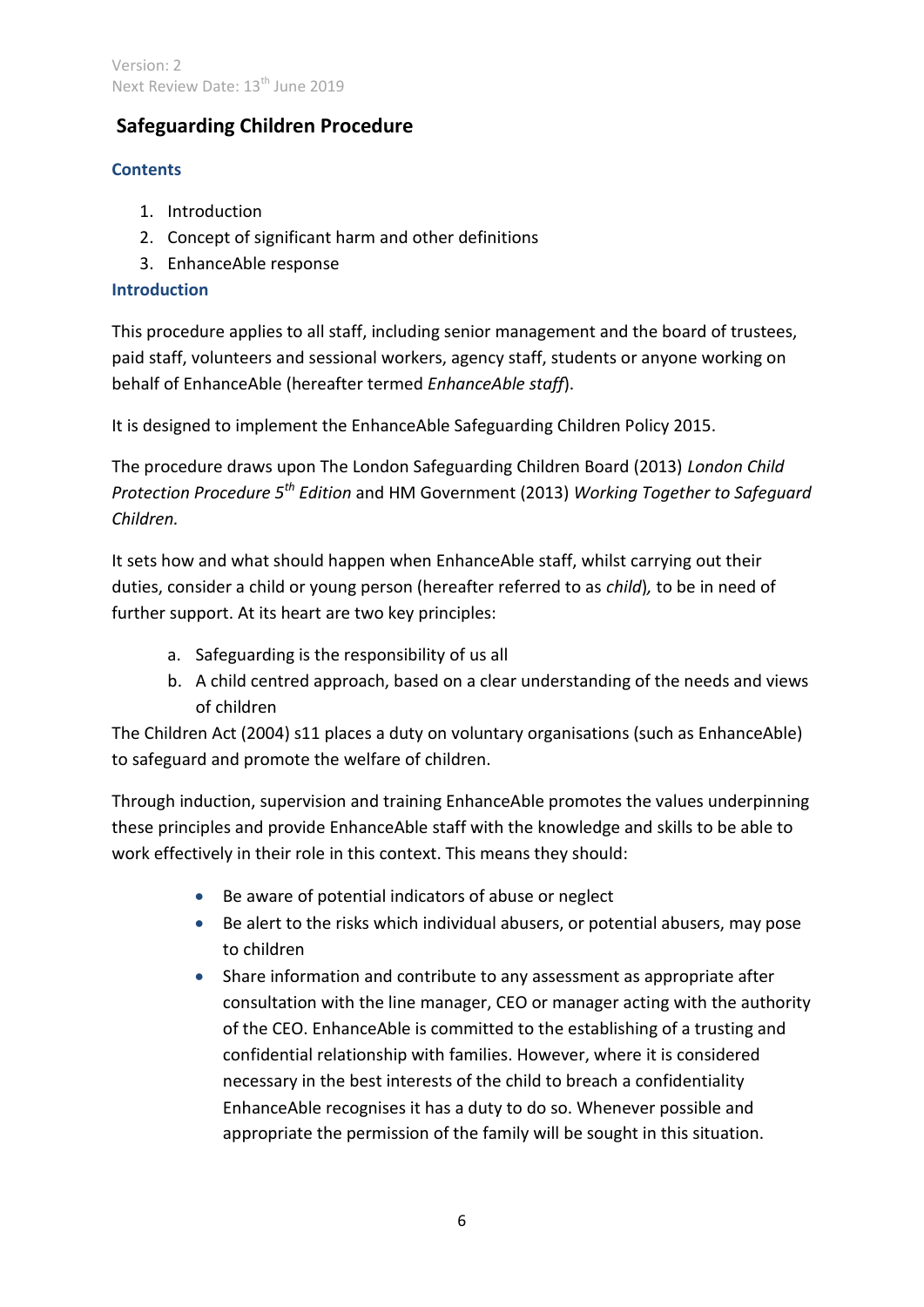Contribute to whatever actions are required to safeguard and promote the welfare of the child.

- Contribute to regularly reviewing the outcomes for the child against specific plans as appropriate
- Work co-operatively with parents unless this is inconsistent with ensuring the child's safety.
- Be aware of when it is appropriate to refer to a senior colleague or other agency.
- Be aware of the impact of abuse on a child
- Be aware of silencing factors for a child
- Be aware of barriers to a child sharing his/her concerns

For more information see Practice Manual.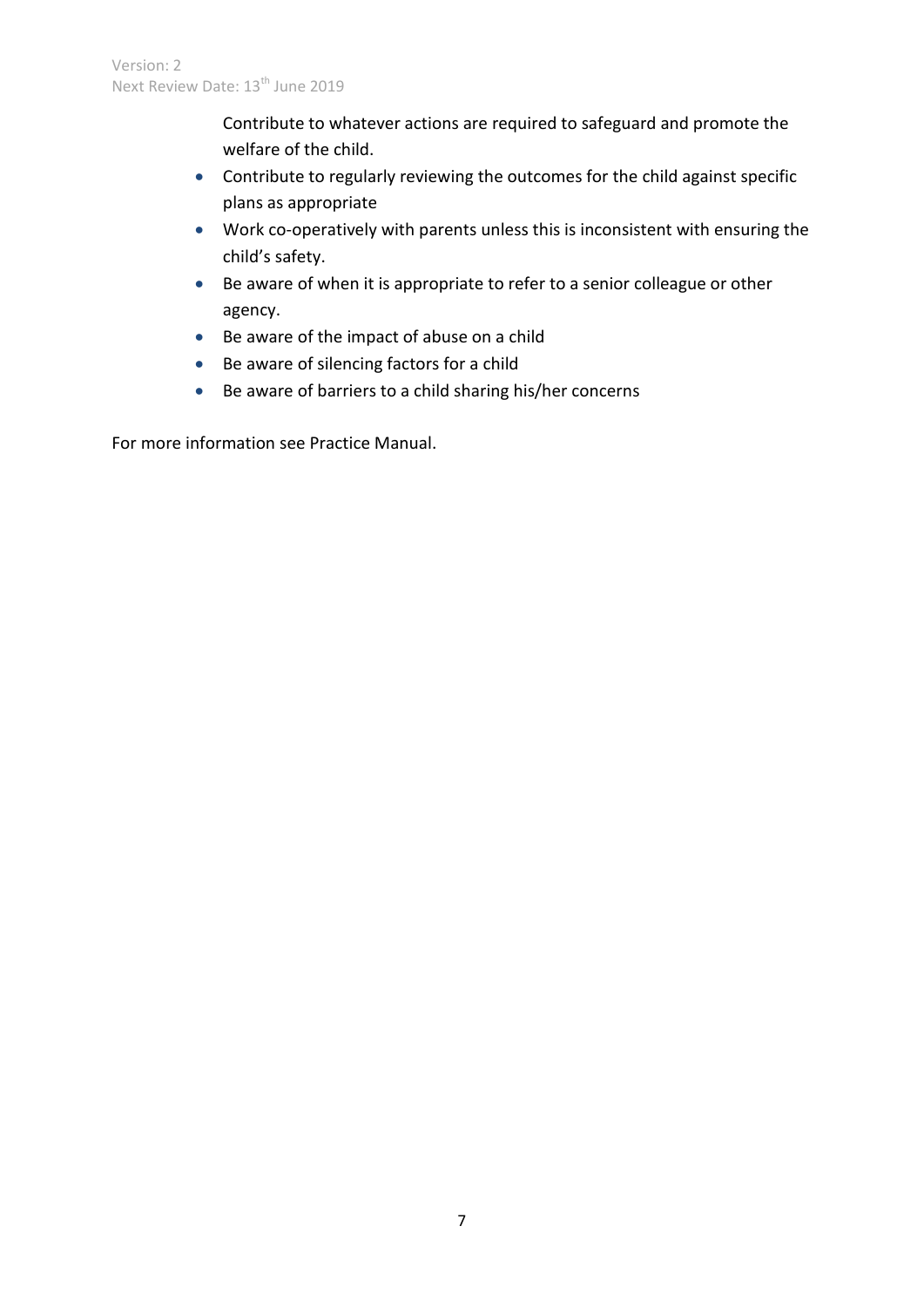# **Concept of Significant Harm**

Underpinning the approach to safeguarding is the concept of *Significant Harm*, introduced in the Children Act 1989, as the threshold for justifying compulsory intervention in family life in the best interests of the child.

Significant Harm is defined in the Children Act 1989 s31(9) as:

- Ill treatment (including sexual abuse and physical abuse)
- Impairment of health (physical or mental) or development (physical, intellectual, emotional, social or behavioural) as compared to a similar child including (Adoption and Children Act 2002) impairment arising from witnessing the ill-treatment of another person

There are no absolute criteria for identifying significant harm. It is necessary to consider ((HM Government (2006) *Working Together to Safeguard Children*)):

- The nature of harm
- The impact on the child's health and development
- The child's development within the context of their family and wider environment
- Any special needs such as a medical condition, communication impairment or disability that may affect the child's development and care within the family

London Safeguarding Children Board (2013) identifies five key, although not exclusive, types of abuse of children (EnhanceAble staff training materials include this information):

- Physical
- Emotional
- Sexual
- Neglect
- Child Sexual Exploitation

## **EnhanceAble Response**

This section sets out the expected responses of EnhanceAble staff who have, or are made aware of, possible safeguarding issues arising from concerns as to the welfare of a child.

1. Arising from information provided by a third party

EnhanceAble staff members should:

- a. Make a written note or oral recording of the details provided by the third party informant.
- b. Agree where possible with the informant that the record is an accurate reporting of his/her concerns.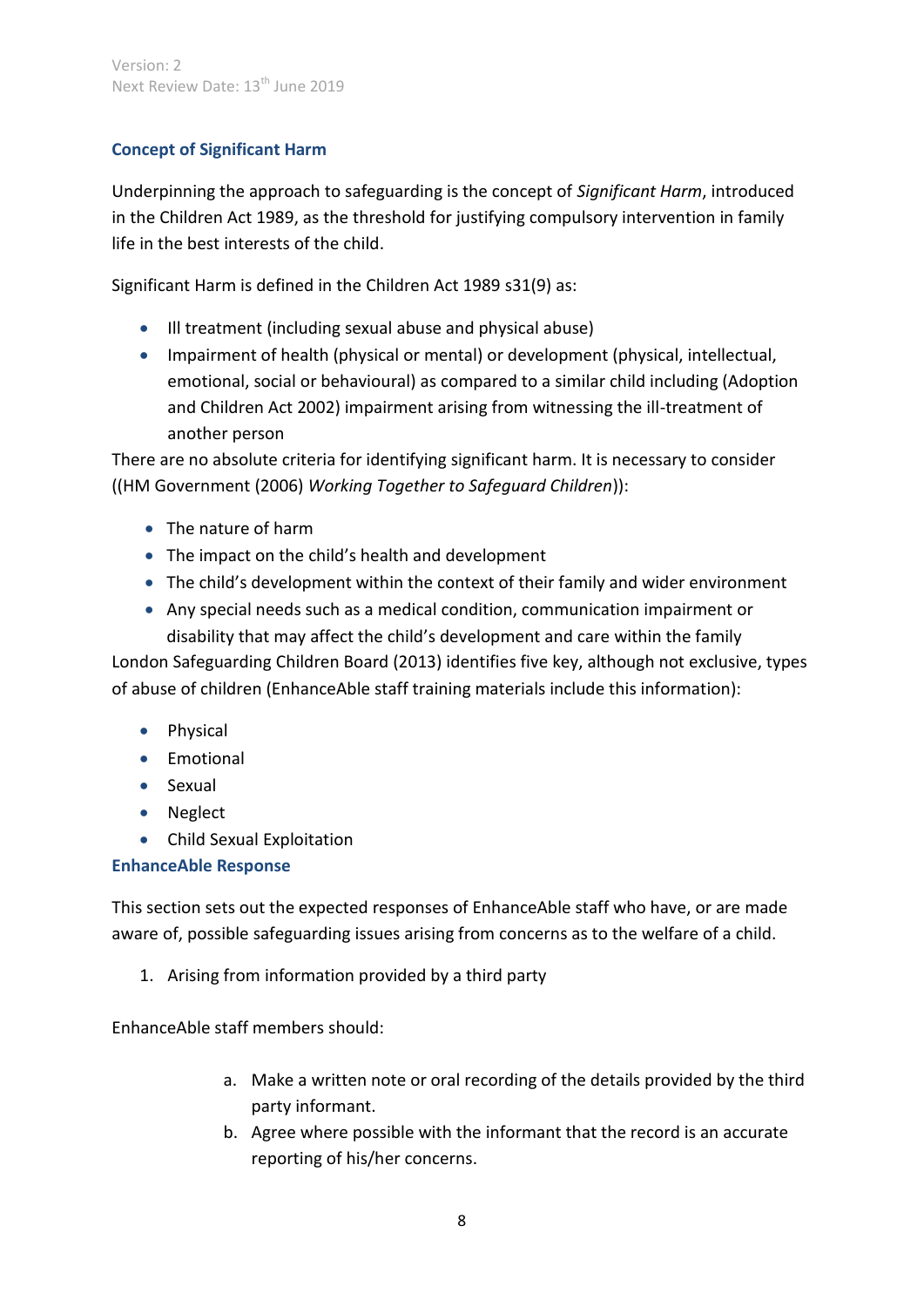- c. Determine whether the child may be at risk of being in immediate danger of significant harm (see section 4 below).
- d. Refer to your line manager/Chief Executive Officer/identified manager at the earliest opportunity and not later than 4 hours from the initial conversation with the informant.

On receipt of the information the line manager/CEO/identified manager should

- a. Record the information provided
- b. In consultation, if appropriate, with senior colleagues and/or others, decide whether to pass the information to the relevant Safeguarding Team (see Appendix A for contact details).
- c. Record any actions taken with reasons.
- d. If not passed on identify and record any monitoring to be undertaken by EnhanceAble and ensure this is set up and recorded
- 2. Arising from observation of a child or young person with indicators of, or actual abuse, by a parent, sibling, carer or other.
	- a. Record the observation and in detail (*including* who, when, what, where).
	- b. Determine whether the child may be at risk of being in immediate danger of significant harm. (If so, see **section 4** below). Wherever possible this will involve noting the views of the child.
	- c. Refer to your line manager/Chief Executive Officer/identified manager at the earliest opportunity and not later than 4ours from the initial observation.

On receipt of the information the line manager/CEO/identified manager should

- a. Record the information provided
- b. In consultation, if appropriate, with senior colleagues and/or others, decide whether to pass the information to the relevant Safeguarding Team (see Appendix A for contact details).
- c. Record the action taken.
- d. If not passed on identify and record any monitoring to be undertaken by EnhanceAble and ensure this is set up and recorded.
- 3. Arising from observation of actions by an EnhanceAble staff member that may constitute a risk to the child: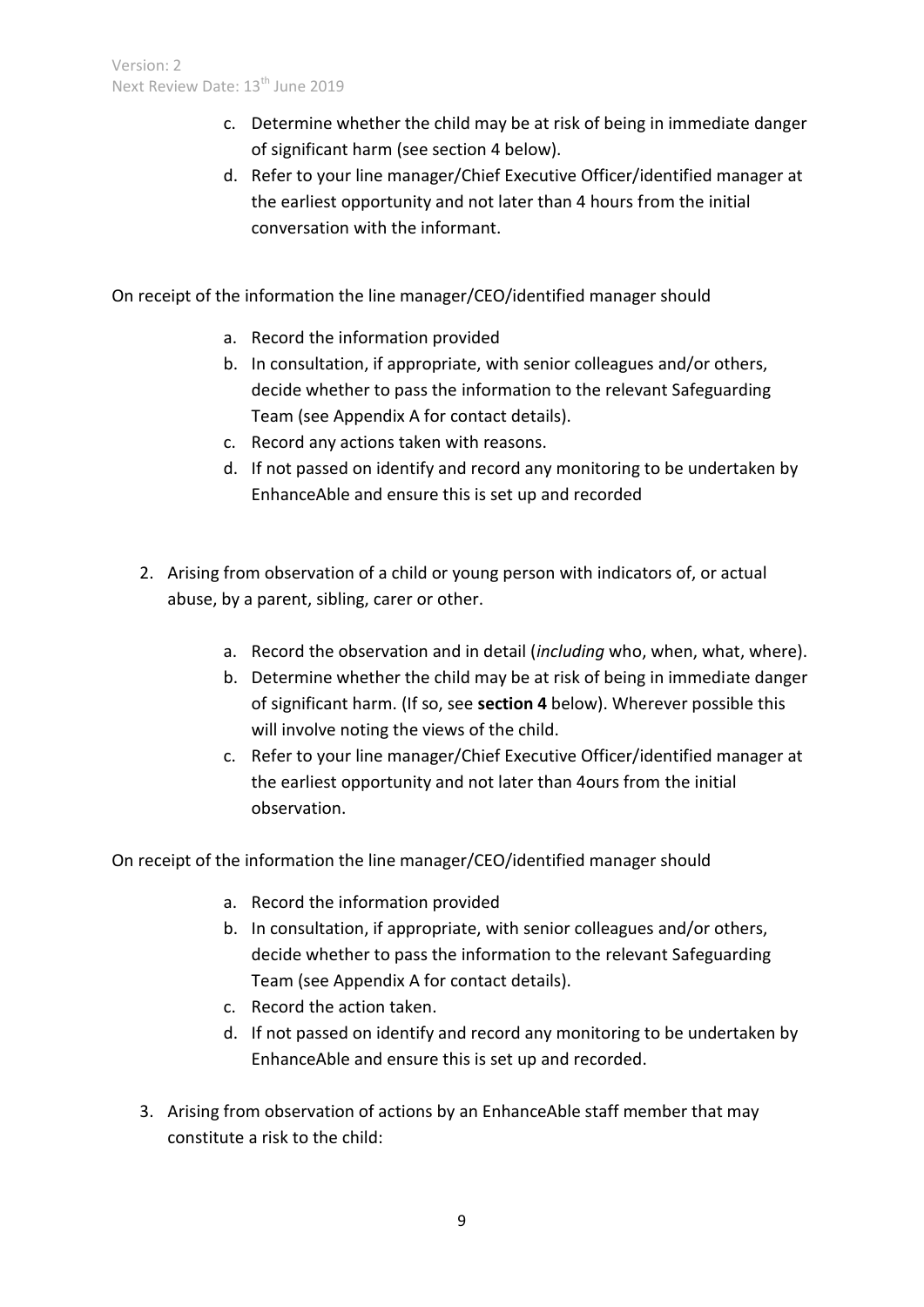- a. If appropriate intervene to reduce/remove the possible risk.
- b. Record the observation, and any intervention, in detail (*including* who, when, what, where).
- c. Determine whether the child may be at risk of being in immediate danger of significant harm (If so, see section 4 below).
- d. Refer to your line manager/Chief Executive Officer/identified manager at the earliest opportunity and not later than 4 hours from the initial observation.

d.1 Where the actions giving rise to concern are by the line manager or another manager refer to the CEO or other designated senior manager at the earliest opportunity.

d.2 Where the actions giving rise to concern are by the CEO refer to the Chair of the Board of Trustees or the nominated trustee (see Appendix C for contact details), your line manager or identified manager at the earliest opportunity.

On receipt of information regarding actions by an EnhanceAble staff member (other than the CEO) that may constitute a risk to the child the line manager/CEO/identified senior manager should:

- a. Record the information provided.
- b. In consultation, if appropriate, with senior colleagues and/or others, decide whether to pass the information to the relevant Safeguarding Team (see Appendix A for contact details).
- c. Record the action taken.
- d. Decide whether it is necessary to suspend the EnhanceAble staff member (see Disciplinary Procedure) pending further information or to remove him/her from work with children.
- e. In the event of any action under d above the CEO or most appropriate senior member of staff **must** refer the details of the matter to the Disclosure and Barring Service (see Appendix B for contact details).

On receipt of information regarding actions by the CEO that may constitute a risk to the child, the Chair of the Board of Trustees or nominated Trustee should:

- a. Record the information provided
- b. In consultation, if appropriate, with other Board members, decide whether to pass the information to the relevant Safeguarding Team (see Appendix A for contact details).
- c. Record the action taken.
- d. Decide in consultation with other Board members in a quorate emergency board meeting (which may be video or phone) where appropriate whether to suspend the CEO (see Disciplinary Procedure) pending further information or to remove him/her from work with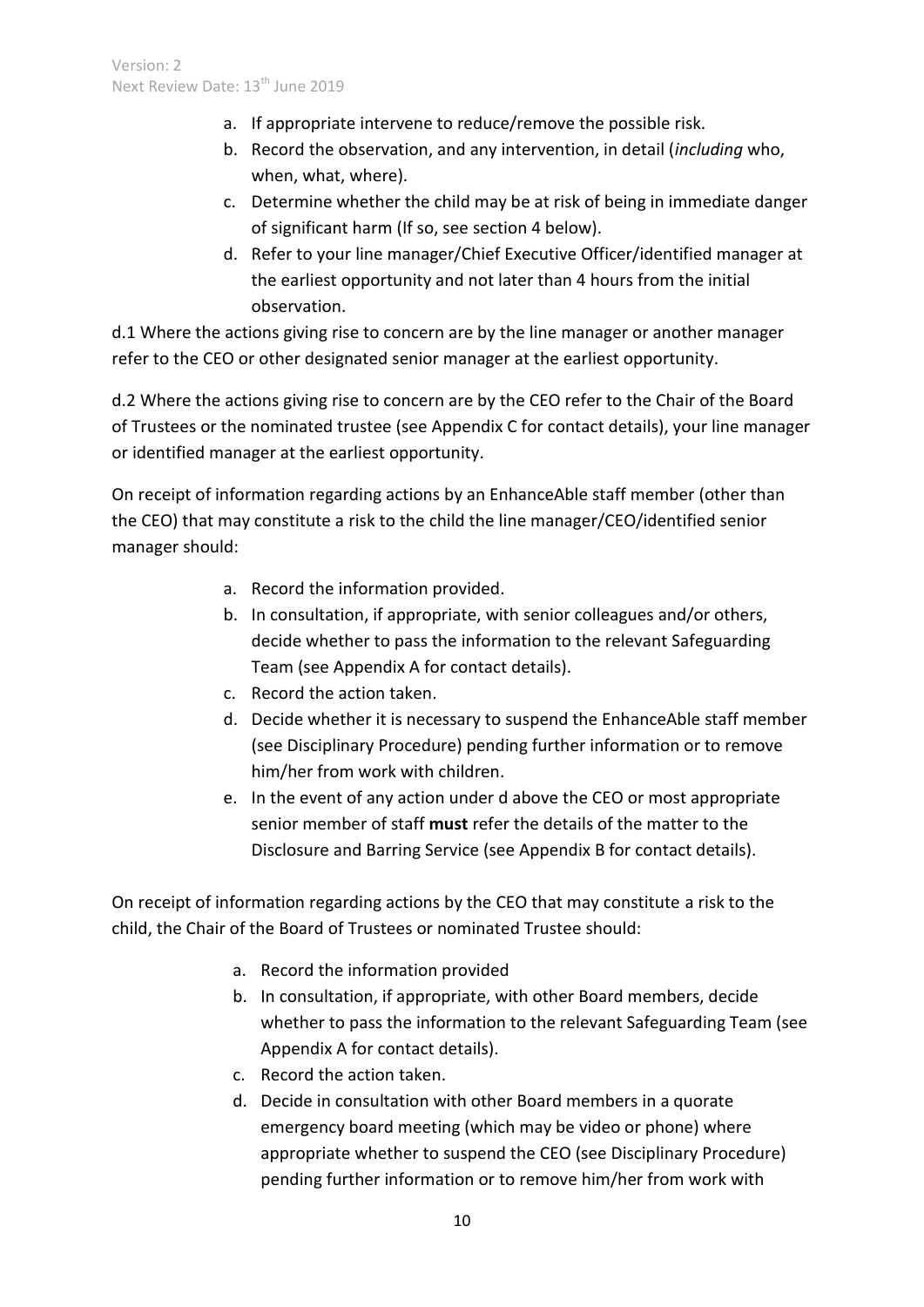children because it is considered that he/she may pose a risk of harm to children.

- e. In the event of any action under d above the Chair of the Board of Trustees or the nominated trustee **must** refer the details of the matter to the Disclosure and Barring Service (for contact details see Appendix B.
- 4. Where in 1 3 above an EnhanceAble staff member considers the situation to be an emergency and that a child may be in immediate danger of harm they should:
	- a. Contact the contact the police by dialling 999 and reporting the relevant details (who, where, what).
	- b. Wherever possible and safe, stay with the child or place the child in the care of another person who can safely look after him/her. If you had made any provision for the safety of the child, inform the police of this.
	- c. Explain actions taken to the child and relevant parents/carers/responsible adult or other unless the said person(s) may be the perpetrator(s) of abuse in which case no discussions should be entered into and no information shared.
	- d. Record actions taken.

## **Radicalisation and Extremism**

Since 2010, when the Government published the Prevent Strategy, there has been an awareness of the specific need to safeguard children, young people and families from violent extremism.

There have been several occasions both locally and nationally in which extremist groups have attempted to radicalise vulnerable children and young people to hold extreme views including views justifying political, religious, sexist or racist violence, or to steer them into a rigid and narrow ideology that is intolerant of diversity and leaves them vulnerable to future radicalisation.

EnhanceAble values freedom of speech and the expression of beliefs / ideology as fundamental rights underpinning our society's values. Both children and staff have the right to speak freely and voice their opinions.

However, freedom comes with responsibility and free speech that is designed to manipulate the vulnerable or that leads to violence and harm of others goes against the moral principles in which freedom of speech is valued. Free speech is not an unqualified privilege; it is subject to laws and policies governing equality, human rights, community safety and community cohesion.

The current threat from terrorism in the United Kingdom may include the exploitation of vulnerable people, to involve them in terrorism or in activity in support of terrorism. The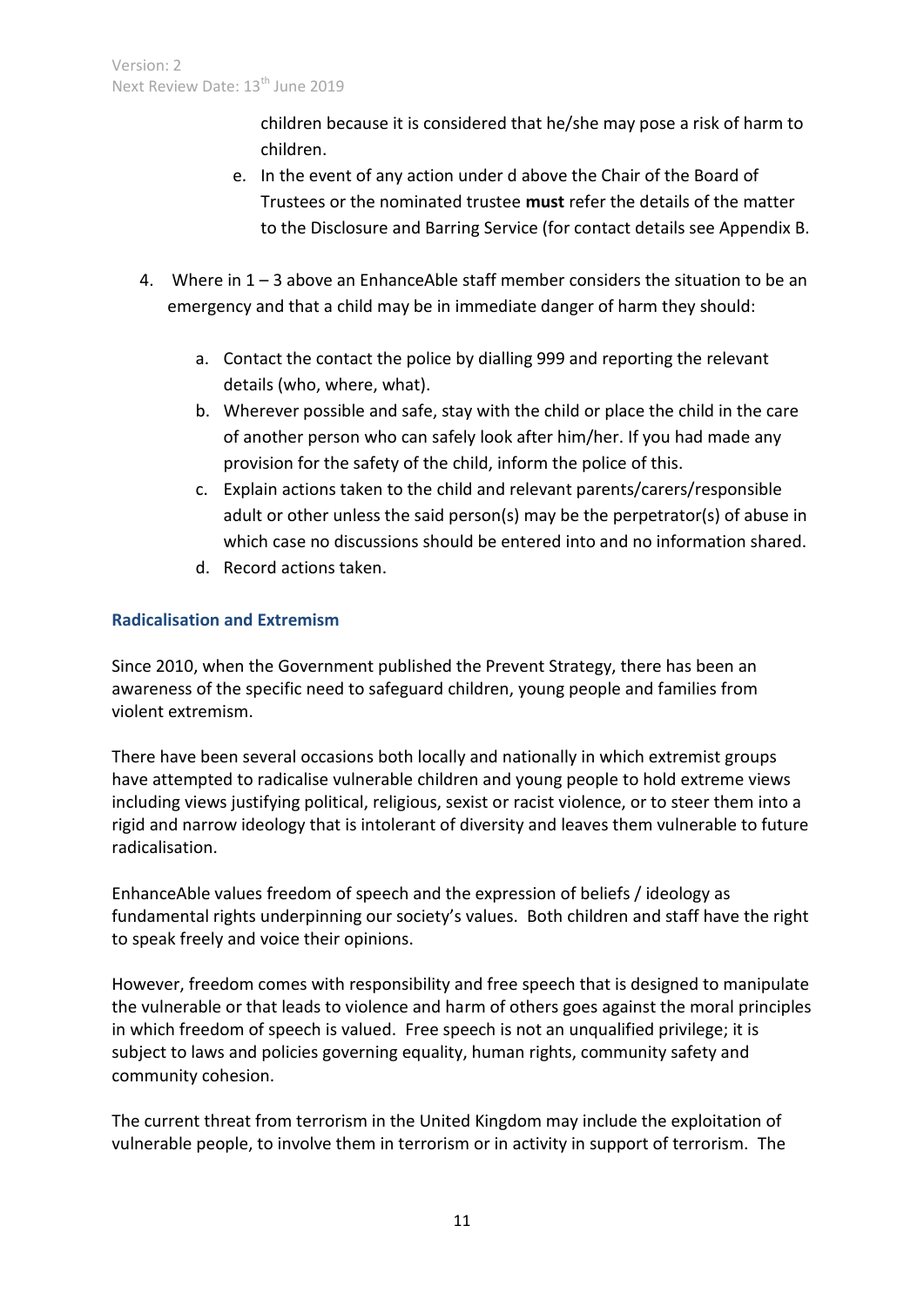normalisation of extreme views may also make children and young people vulnerable to future manipulation and exploitation.

EnhanceAble is clear that this exploitation and radicalisation should be viewed as a safeguarding concern. Definitions of radicalisation and extremism, and indicators of vulnerability to radicalisation are in the handbook.

EnhanceAble seeks to protect children and young people against the messages of all violent extremism including, but not restricted to, those linked to Islamist ideology, or to Far Right / Neo Nazi / White Supremacist ideology, Irish Nationalist and Loyalist paramilitary groups, and extremist Animal Rights movements.

The Registered Manager and Responsible Person will assess the level of risk within the home and put actions in place to reduce that risk. Risk assessment may include, antibullying policy and other issues specific to the home's profile, community and philosophy.

## **Response**

When any member of staff has concerns that a child may be at risk of radicalisation or involvement in terrorism, they should speak with the Registered Manager or Responsible Person. Then Richmond Police must be contacted by dialling 999.

Numerous factors can contribute to and influence the range of behaviours that are defined as violent extremism, but most young people do not become involved in extremist action.

For this reason the appropriate interventions in any particular case may not have any specific connection to the threat of radicalisation, for example they may address mental health, relationship or drug/alcohol issues.

## **Female Genital Mutilation (FGM)**

- Female Genital Mutilation (FGM) is illegal in England and Wales under the FGM Act (2003). It is a form of child abuse and violence against women. From 31 October 2015 a mandatory reporting duty requires staff to report 'known' cases of FGM in under 18s, which are identified in the course of their professional work, to the police.
- The duty applies to all persons in EnhanceAble who is employed or engaged to carry out support work with children.
- If a member of staff is informed by a girl under 18 that an act of FGM has been carried out on her or a member of staff observes physical signs which appear to show that an act of FGM has been carried out on a girl under 18 and they have no reason to believe the act was necessary for the girl's physical or mental health or for purposes connected with labour or birth, the immediately inform the registered manager. They should also contact the police.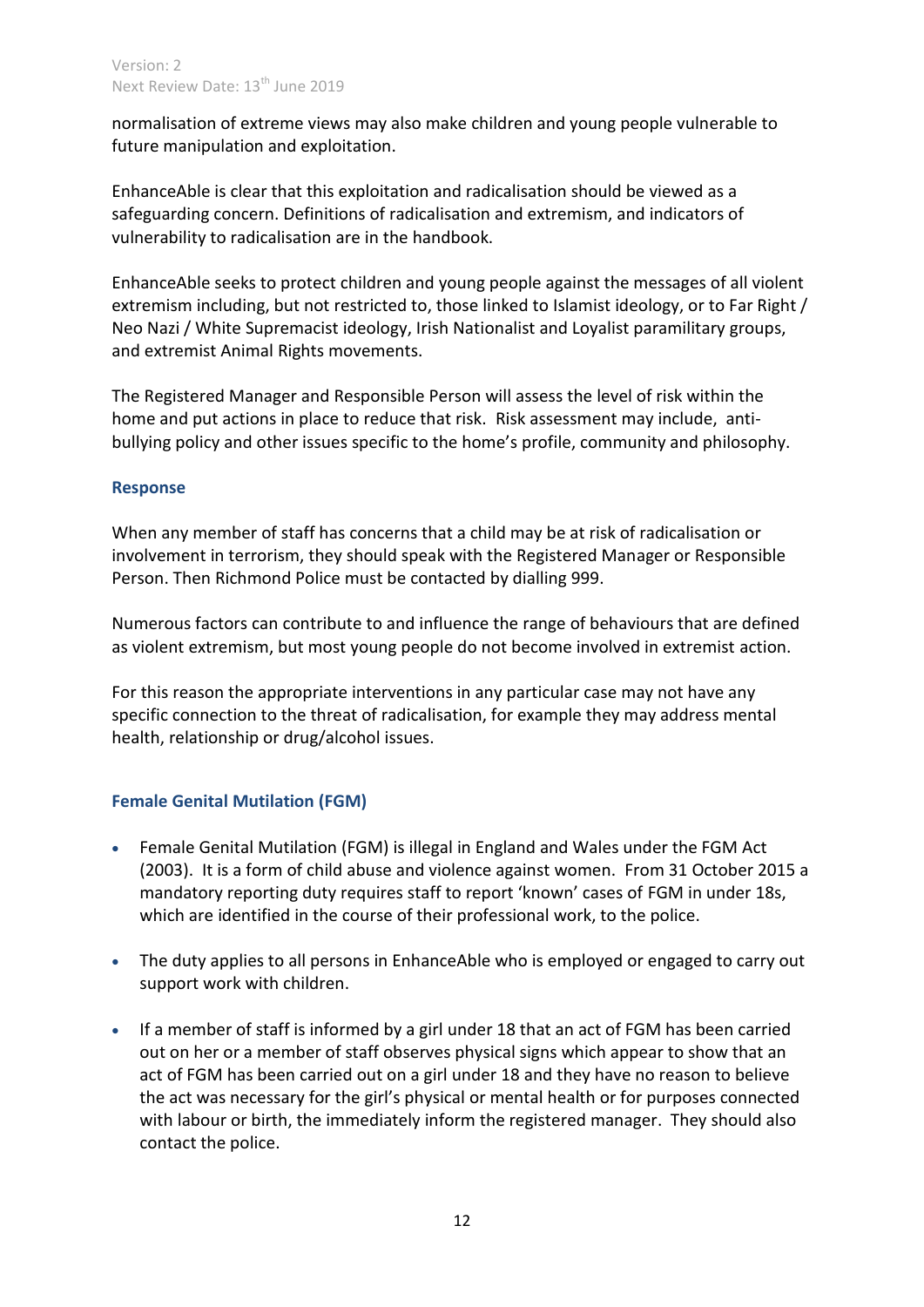Where there is a risk to life or likelihood of serious immediate harm staff should report the case immediately to the police, including dialling 999 if appropriate.

## **Prevention**

We recognise that the home plays a significant part in the prevention of harm to our children by providing children with good lines of communication with trusted adults, supportive friends and an ethos of protection.

The home community will therefore:

- Work to establish and maintain an ethos where children feel secure and are encouraged to talk and are always listened to.
- Include regular consultation with children e.g. through safety questionnaires, participation in anti-bullying week, asking children to report whether they have had happy/sad days.
- Ensure that all children know there are staff in the home whom they can approach if they are worried or in difficulty.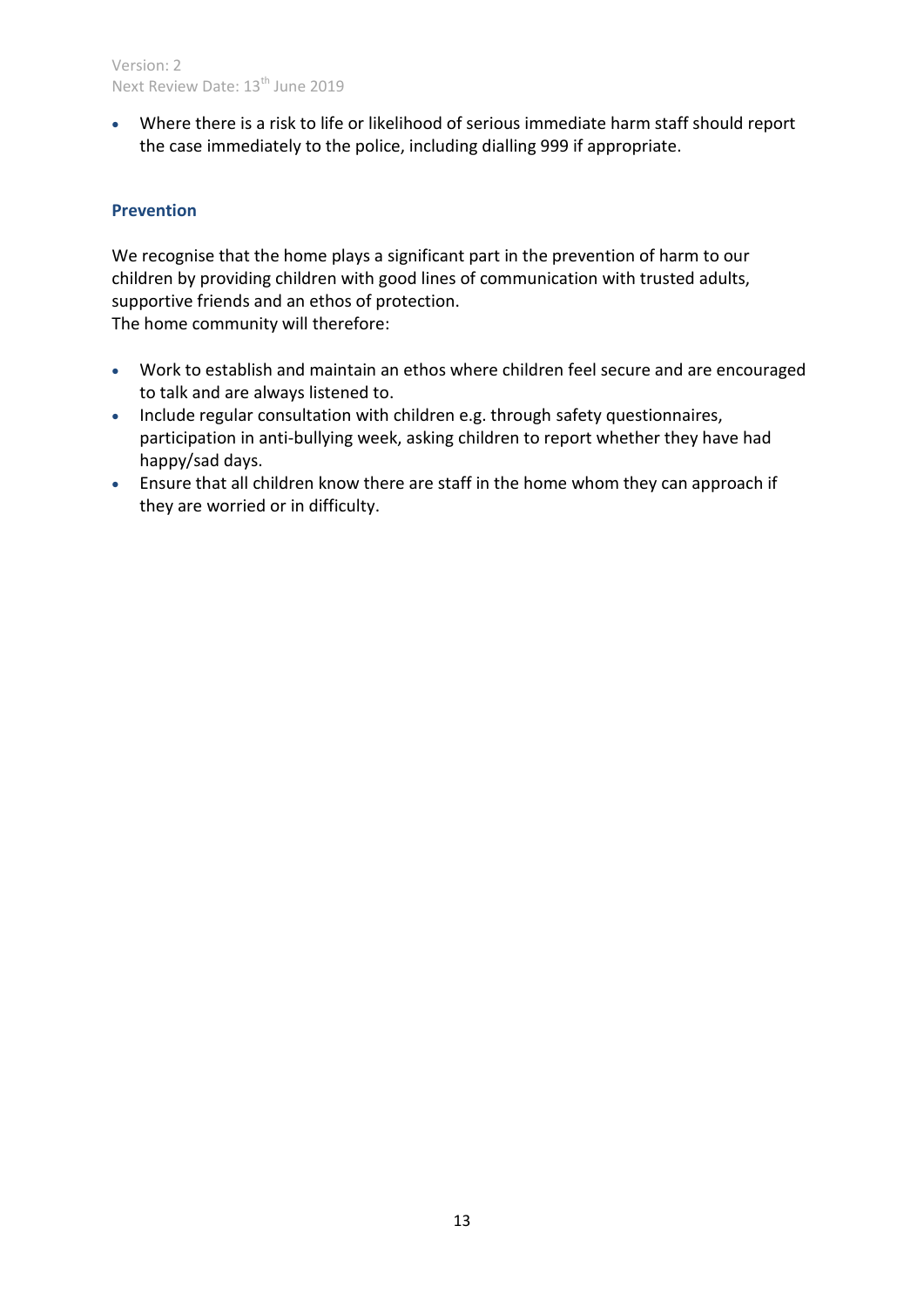# **Appendices**

## **Contact Details for Safeguarding Teams**

#### LONDON BOROUGH OF RICHMOND

| Mon - Thurs $09.00 - 17.15$    | 0208 891 7969 |
|--------------------------------|---------------|
| Mon – Fri 09.00 – 17.00        | 0208 891 7969 |
| All other times (Out of Hours) | 0208 744 2442 |

#### ROYAL BOROUGH OF KINGSTON UPON THAMES

| Mon – Fri 08.45 – 16.45        | 0208 547 5008 |
|--------------------------------|---------------|
| All other times (Out of Hours) | 0208 770 5000 |

#### SURREY COUNTY COUNCIL

Surrey is divided into four areas, each with a designated contact number during office hours (Monday – Friday 09.00 – 17.00).

| North East (Spelthorne, Elmbridge and Epsom & Ewell)       | 0300 123 1610 |
|------------------------------------------------------------|---------------|
| South East (Mole Valley, Reigate & Banstead and Tandridge) | 0300 123 1620 |
| North West (Runnymede, Surrey Heath and Woking)            | 0300 123 1630 |
| South West (Guildford and Waverley)                        | 0300 123 1640 |
| All Districts (Out of hours)                               | 01483 517898  |

#### **Contact Details for Disclosure and Barring Service**

DBS barring referrals PO Box 181 Darlington DL1 9FA

01325 953795

#### **Contact details for EnhanceAble trustees**

| Chair of Enhance Able | Nick Ainley        |
|-----------------------|--------------------|
| Nominated trustee     | <b>Mark Martin</b> |

[chair@enhanceable.org](mailto:chair@enhanceable.org) mark.w.martin 7@gmail.com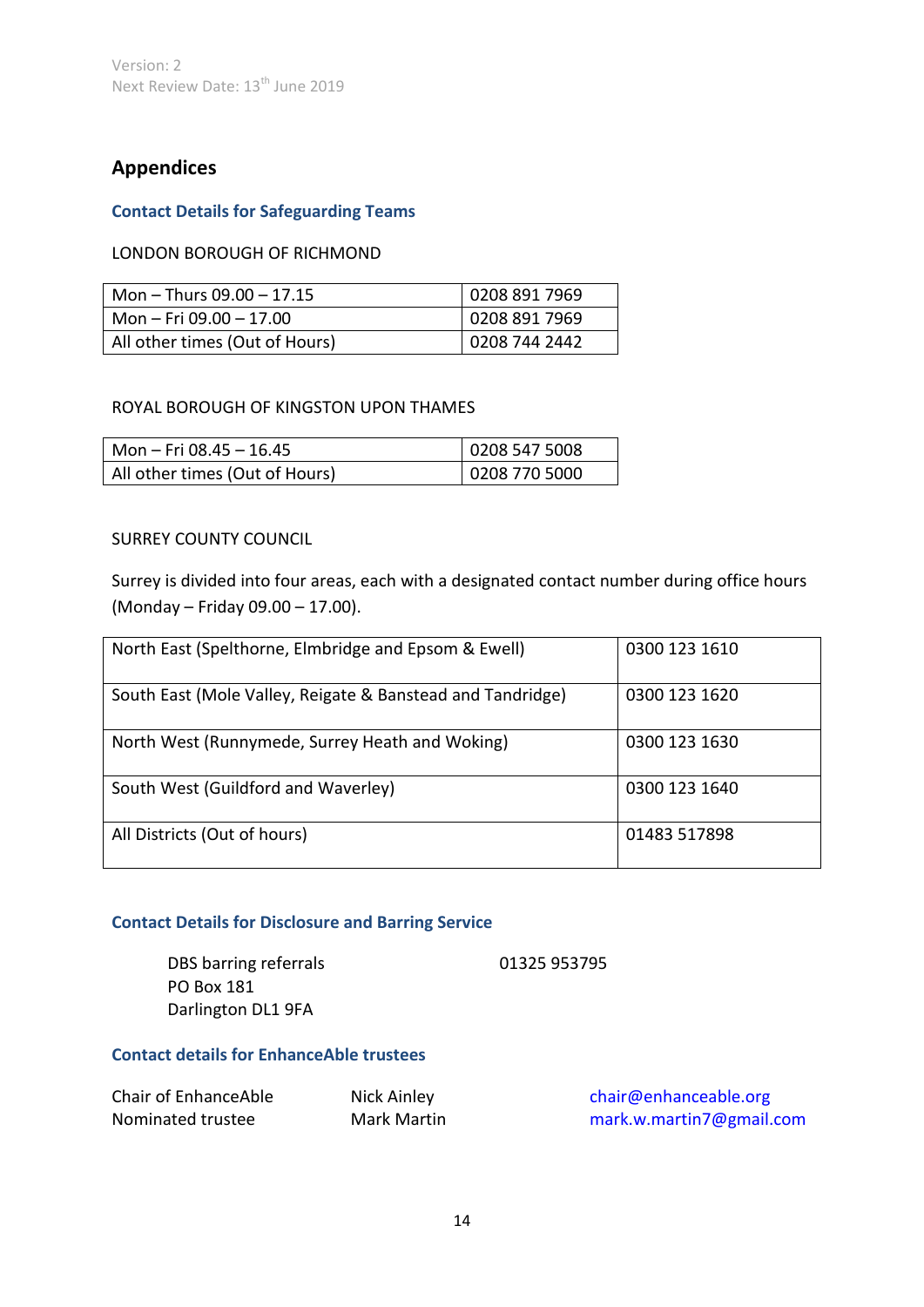This Page is intentionally blank.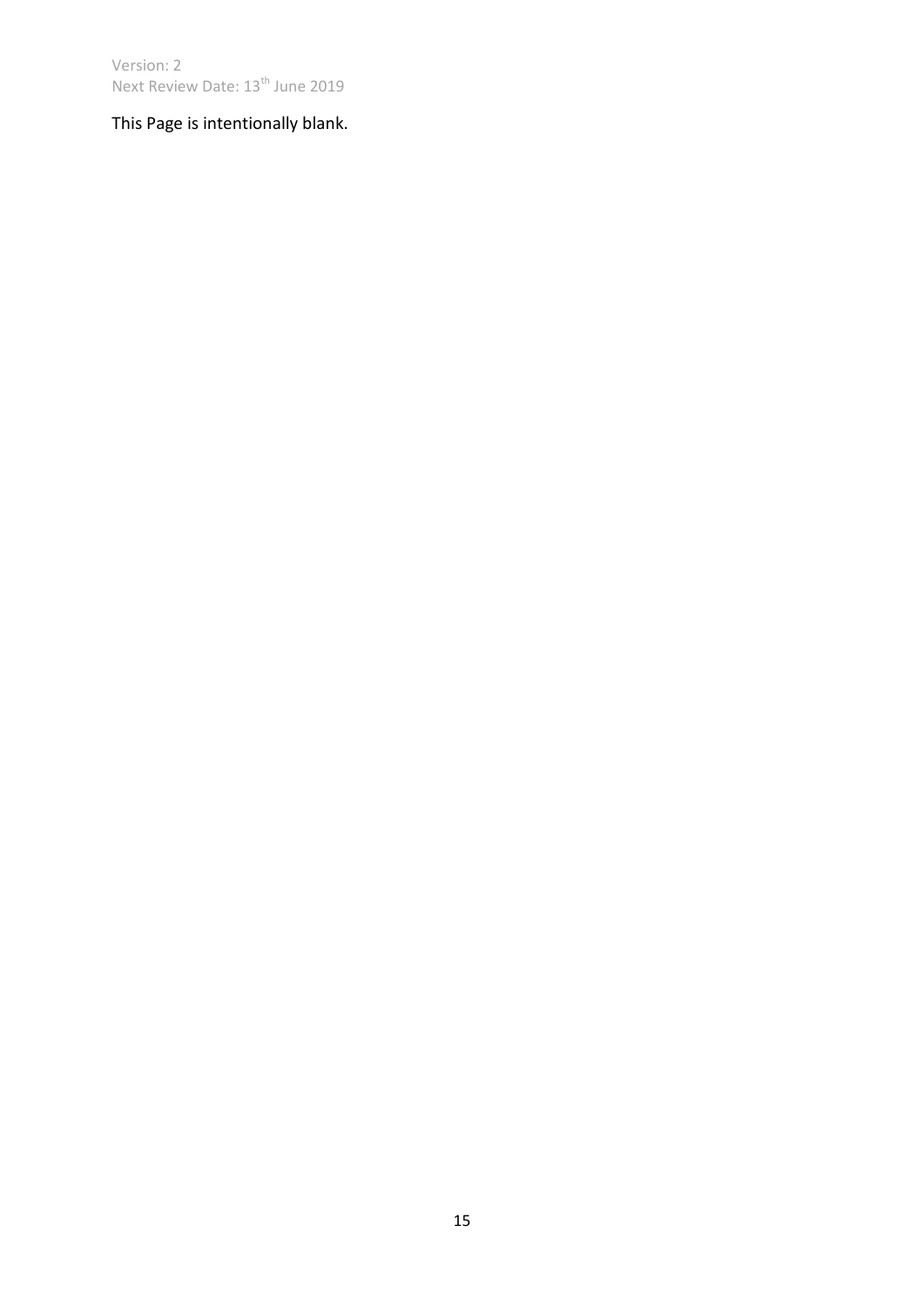

# **Safeguarding Children Practice Handbook**

## **Introduction**

This manual acts as a guide to best practice whilst working with children. This handbook should be used in conjunction with the EnhanceAble Safeguarding Procedure. It is designed to provide guidance on how to work in line with the EnhanceAble Safeguarding Children Policy which informs the procedure and to enable staff to carry out the procedure effectively when required to do so.

This manual applies to all staff, including senior management and the board of trustees, paid staff, volunteers and sessional workers, agency staff, students or anyone working on behalf of EnhanceAble (hereafter termed *EnhanceAble staff*).

EnhanceAble seeks to provide a safe and supportive service for children and young people living with a disability (hereafter referred to as child/children).

- Children with a disability are often treated differently.
- They are often more isolated, both physically and socially from other children.
- They are also isolated from mainstream services and facilities.
- They are more likely to spend time in residential or other care settings and have an increased vulnerability to potential abusers.
- Many children with disabilities have significant additional needs with communication and this further increases the vulnerability to abuse, as does restricted mobility.
- They are more likely to rely on others for personal and intimate care, rendering them vulnerable to abuse.
- Children with disabilities are also particularly vulnerable to abuse as it is well known that they are often not considered to be strong witnesses.

Children are usually less badly affected by difficult events if well supported. EnhanceAble staff can contribute by: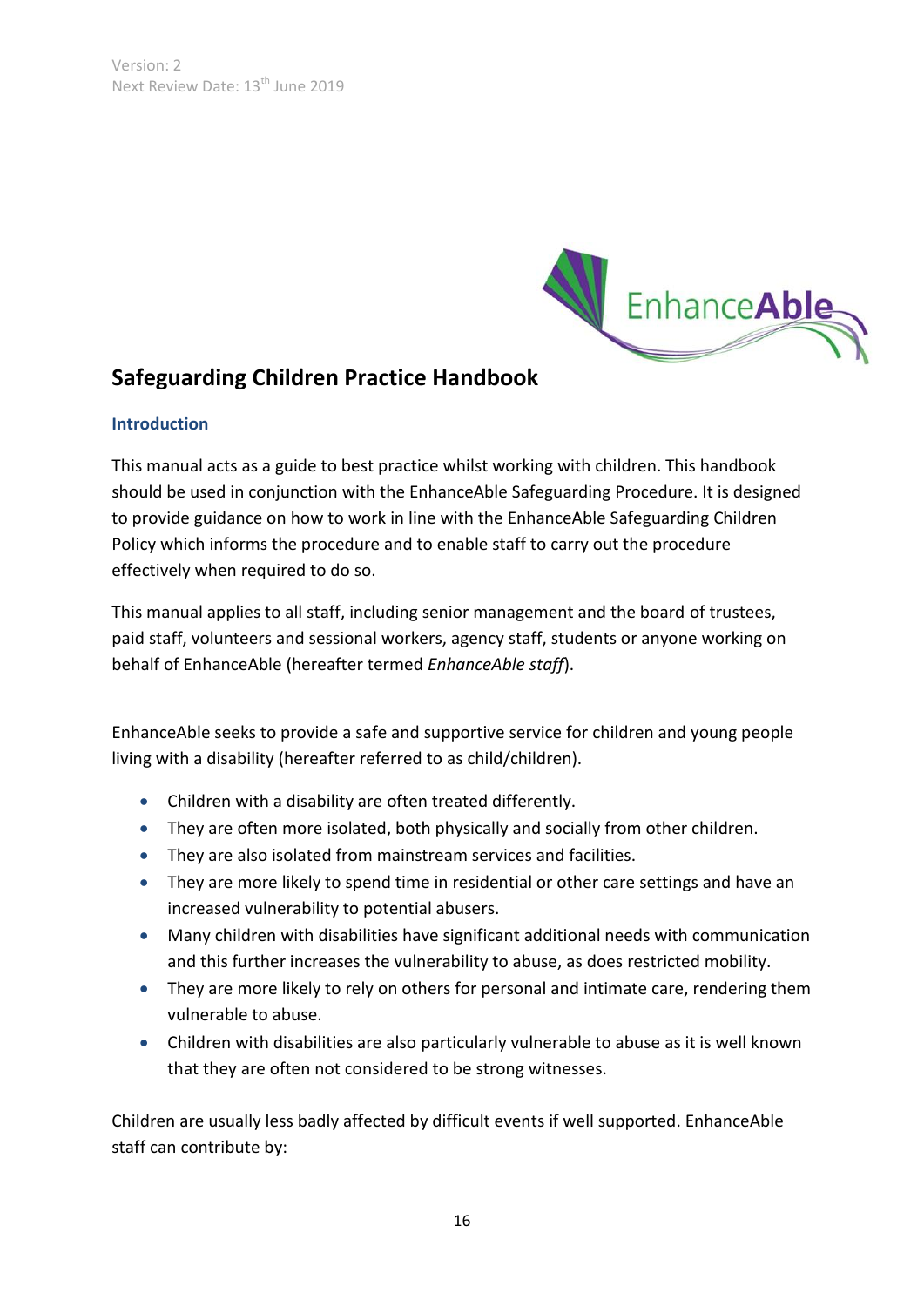- Taking seriously what a child says to them (through whichever system of communication he or she uses). This includes not trivialising what is said. The recent Rotherham abuse enquiry was damning of the failure of staff from a range of agencies in this regard.
- It is appreciated that sometimes what a child says may make a member of staff feel uncomfortable but the first responsibility is to the safety and wellbeing of the child.
- Providing a friendly, safe and supportive environment that help to promote the selfesteem of the child.
- Communicating with the child in an appropriate way about matters concerning the child, acknowledging his or her response, and where appropriate acting on what is said.
- Being honest, particularly in regard to what you will and will not do, and what you must or must not do.
- **•** Being fair.
- Promoting the maximisation of autonomy by enabling the child to do as much for him/herself as is reasonable. This may require patience as it may take a child longer to complete a task if not assisted by an adult (e.g. bathing: a child may need help to get into a bath but may be able to use a flannel to wash part of him/herself.

This will help a child develop a sense of the adult being trustworthy. In times of difficulty or crisis a child is more likely to turn to an adult they trust.

| <b>TYPE</b>             | <b>PHYSICAL SIGNS</b>                                                                                                                                                                                                                                                                | <b>BEHAVIOURAL CHANGES</b>                                                                                                                                                                                                                                                                                  |
|-------------------------|--------------------------------------------------------------------------------------------------------------------------------------------------------------------------------------------------------------------------------------------------------------------------------------|-------------------------------------------------------------------------------------------------------------------------------------------------------------------------------------------------------------------------------------------------------------------------------------------------------------|
| Physical                | Unexplained bruising, marks<br>or injuries on any part of the<br>body<br>Multiple bruises $-$ in<br>clusters, often on the upper<br>arm, outside of the thigh<br>Cigarette burns<br>Human bite marks<br><b>Broken bones</b><br>Scalds, with upward splash<br>marks<br>Multiple burns | Fear of parents being approached<br>for an explanation<br>Aggressive behaviour or severe<br>temper outbursts<br>Flinching when approached or<br>touched<br>Reluctance to get changed, for<br>example in hot weather<br>Depression<br>Withdrawn behaviour<br>Running away from home or other<br>care setting |
| Emotional/psychological | Often no physical signs                                                                                                                                                                                                                                                              | Neurotic behaviour (e.g. sulking,<br>hair twisting, rocking motion)<br>Being unable to play<br>Fear of making mistakes<br>Sudden speech disorders<br>Self-harm<br>Fear of parent being approached<br>re child's behaviour.                                                                                  |

# **Types of abuse, indicators, and changes in behaviour associated with such abuse**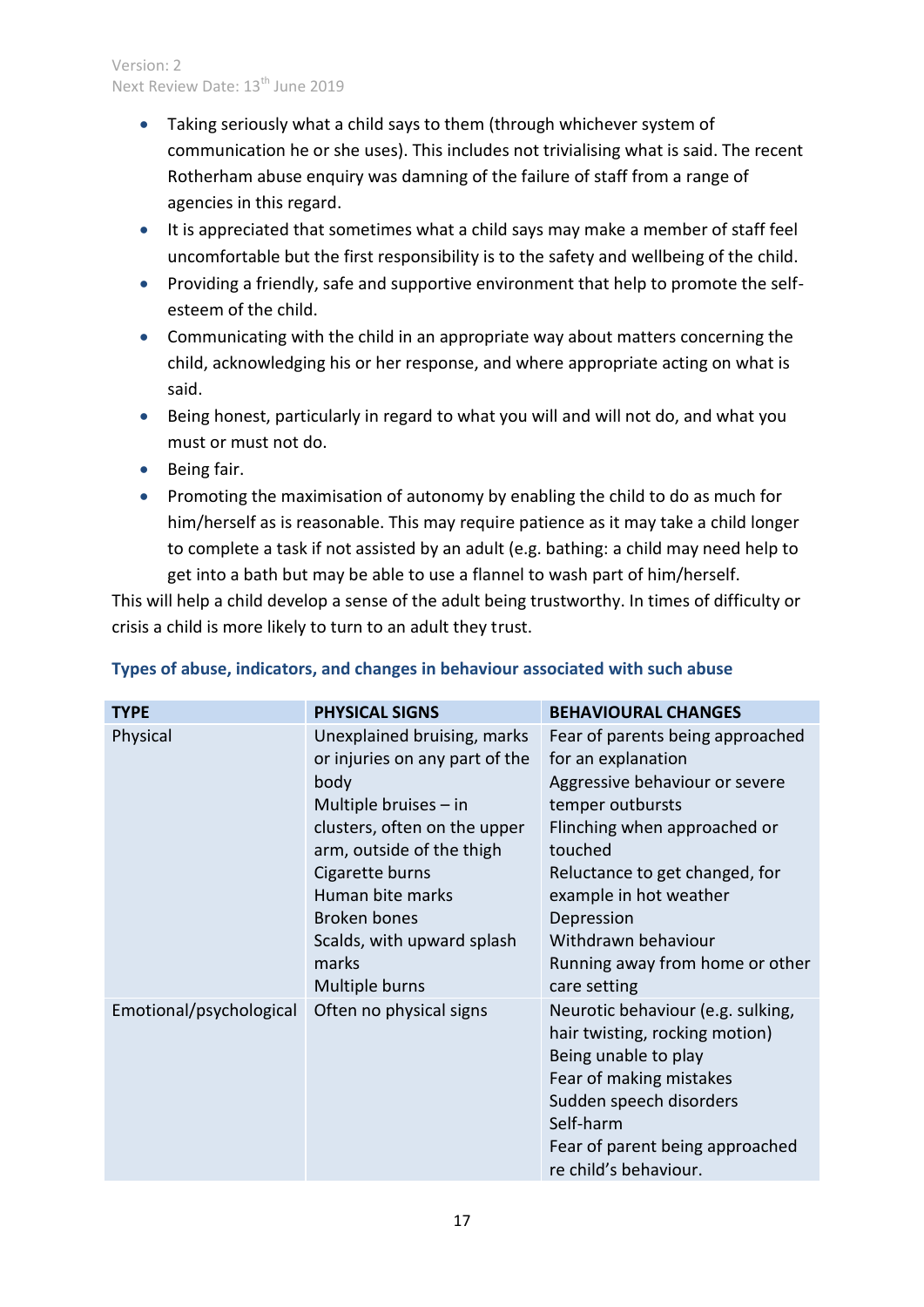|                                                          |                                                                                                                                                                                                              | Developmental delay in terms of<br>emotional progress                                                                                                                                                                                                                                                                                                                                                                                                                                                                                                                                                                                                                                                   |
|----------------------------------------------------------|--------------------------------------------------------------------------------------------------------------------------------------------------------------------------------------------------------------|---------------------------------------------------------------------------------------------------------------------------------------------------------------------------------------------------------------------------------------------------------------------------------------------------------------------------------------------------------------------------------------------------------------------------------------------------------------------------------------------------------------------------------------------------------------------------------------------------------------------------------------------------------------------------------------------------------|
| Sexual                                                   | Pain or itching in genital<br>area<br>Bruising or bleeding in<br>genital area<br><b>STI</b><br>Vaginal discharge or<br>infection<br>Stomach pains<br>Discomfort when walking or<br>sitting down<br>Pregnancy | Sudden or unexplained changes<br>on behaviour (e.g. becoming<br>aggressive or withdrawn)<br>Fear of being left with a specific<br>person or group<br>Nightmares<br>Running away from home<br>Sexual knowledge which is beyond<br>his/her age/developmental level<br>Sexual drawings or language<br><b>Bedwetting</b><br>Eating problems (e.g. overeating,<br>anorexia)<br>Self-harm or mutilation,<br>sometimes leading to suicide<br>attempt<br>Saying he/she has a secret that<br>cannot be shared with anyone<br>Substance misuse<br>Suddenly having unexplained<br>money<br>Not being allowed to have friends<br>(especially in adolescence)<br>Acting in a sexually explicit way<br>towards adults |
| Neglect                                                  | Constant hunger, sometimes<br>stealing food from other<br>children<br>Constantly dirty or "smelly"<br>Weight loss or being<br>constantly underweight<br>Inappropriate clothing for<br>the conditions         | Complaining of being tired all the<br>time<br>Not requesting medical assistance<br>and/or not attending<br>appointments<br>Having few friends<br>Mentioning being left alone or<br>unsupervised                                                                                                                                                                                                                                                                                                                                                                                                                                                                                                         |
| Bullying (which may<br>contain elements of the<br>above) | Returning home with cuts<br>and bruises<br>Torn clothes                                                                                                                                                      | Asking for stolen possessions to<br>be replaced<br>"losing" dinner money<br>Falling out with previously good<br>friends<br>Moody and bad tempered<br>Not wanting to go out<br>Aggression towards younger<br>siblings<br>Doing less well at school<br>Sleep problems                                                                                                                                                                                                                                                                                                                                                                                                                                     |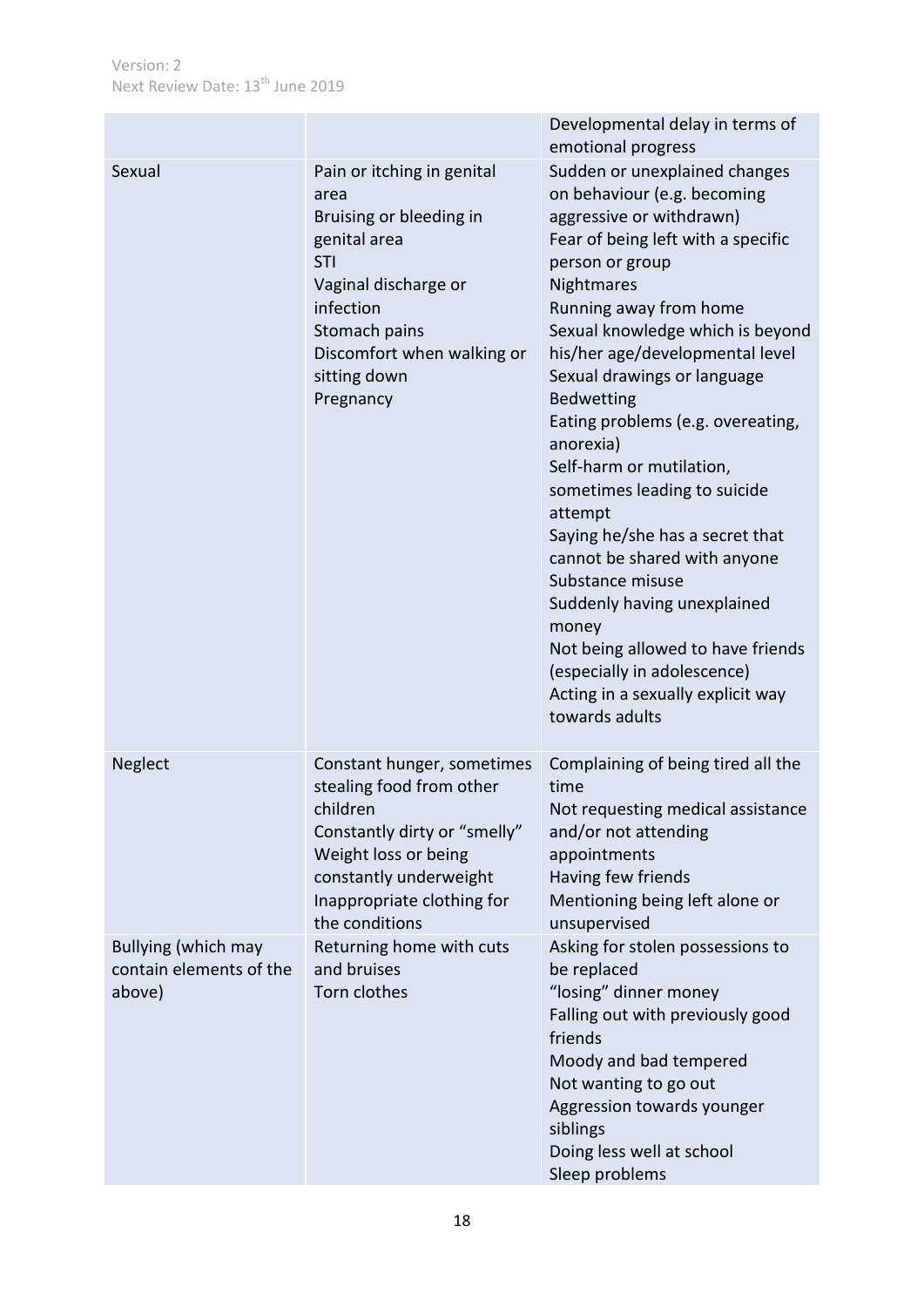Anxiety Becoming quiet and withdrawn

#### **Child Sexual Exploitation Indicators**

The following list of indicators is not exhaustive or definitive but it does highlight common signs which can assist professionals in identifying children or young people who may be victims of sexual exploitation.

Signs include:

- underage sexual activity
- inappropriate sexual or sexualised behaviour
- sexually risky behaviour, 'swapping' sex
- repeat sexually transmitted infections
- in girls, repeat pregnancy, abortions, miscarriage
- receiving unexplained gifts or gifts from unknown sources
- having multiple mobile phones and worrying about losing contact via mobile
- having unaffordable new things (clothes, mobile) or expensive habits (alcohol, drugs)
- changes in the way they dress
- going to hotels or other unusual locations to meet friends
- seen at known places of concern
- moving around the country, appearing in new towns or cities, not knowing where they are
- getting in/out of different cars driven by unknown adults
- having older boyfriends or girlfriends
- contact with known perpetrators
- involved in abusive relationships, intimidated and fearful of certain people or situations
- hanging out with groups of older people, or anti-social groups, or with other vulnerable peers
- associating with other young people involved in sexual exploitation
- recruiting other young people to exploitative situations
- truancy, exclusion, disengagement with school, opting out of education altogether
- unexplained changes in behaviour or personality (chaotic, aggressive, sexual)
- mood swings, volatile behaviour, emotional distress
- self-harming, suicidal thoughts, suicide attempts, overdosing, eating disorders
- drug or alcohol misuse
- getting involved in crime
- police involvement, police records
- involved in gangs, gang fights, gang membership
- injuries from physical assault, physical restraint, sexual assault.

#### **Female Genital Mutilation (FGM) Definition and Indicators**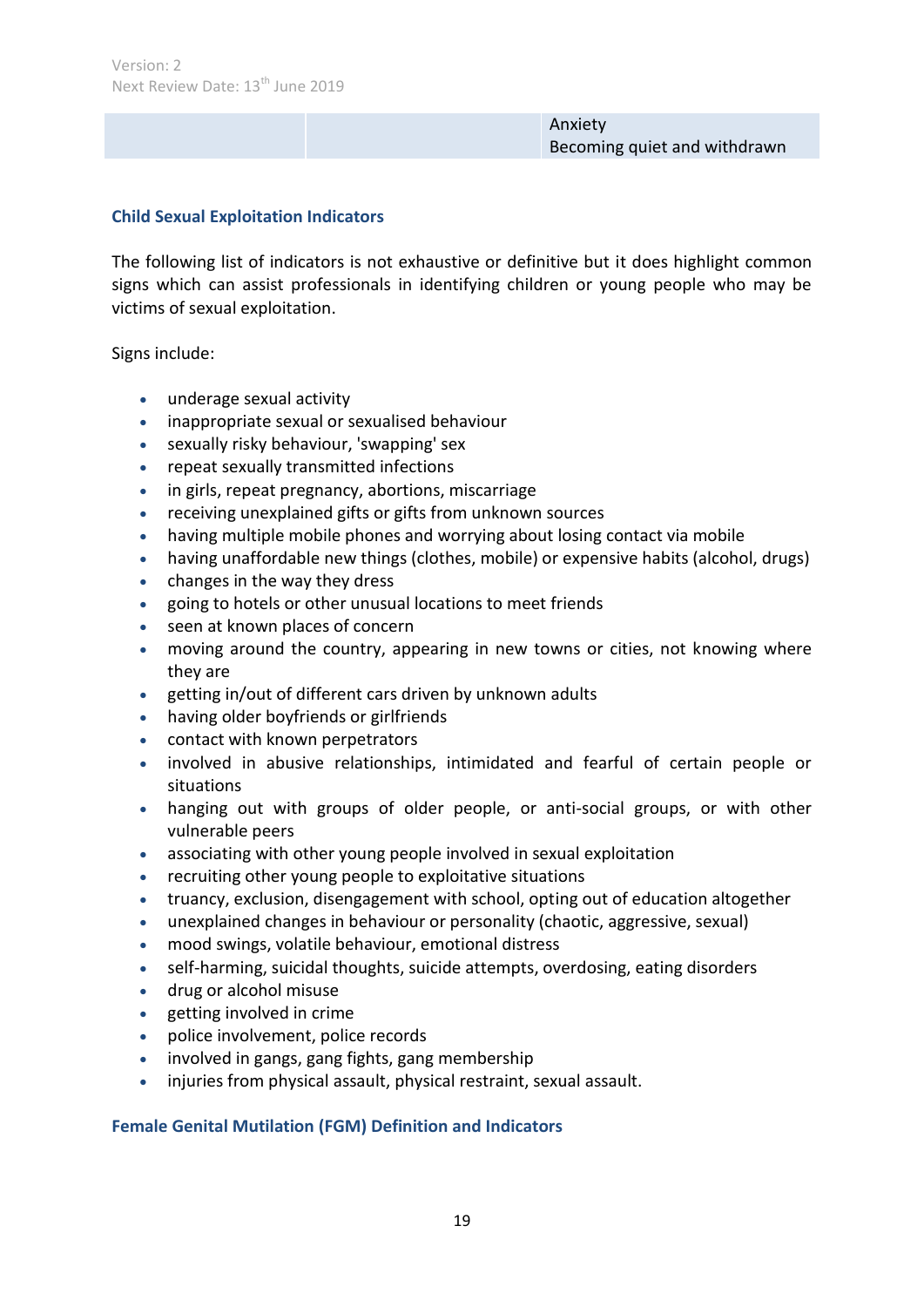It is essential that staff are aware of FGM practices and the need to look for signs, symptoms and other indicators of FGM.

#### **What is FGM?**

It involves procedures that intentionally alter/injure the female genital organs for nonmedical reasons.

There are 4 types of procedure:

- Type 1 Clitoridectomy partial/total removal of clitoris
- Type 2 Excision partial/total removal of clitoris and labia minora
- Type 3 Infibulation entrance to vagina is narrowed by repositioning the inner/outer labia
- Type 4 all other procedures that may include: pricking, piercing, incising, cauterising and scraping the genital area.

## **Why is it carried out?**

Belief that:

- FGM brings status/respect to the girl social acceptance for marriage
- Preserves a girl's virginity
- Part of being a woman / rite of passage
- Upholds family honour
- Cleanses and purifies the girl
- Gives a sense of belonging to the community
- Fulfils a religious requirement
- Perpetuates a custom/tradition
- Helps girls be clean / hygienic
- Is cosmetically desirable
- Mistakenly believed to make childbirth easier

#### **Is FGM legal?**

FGM is internationally recognised as a violation of human rights of girls and women. It is **illegal** in most countries including the UK.

#### **Circumstances and occurrences that may point to FGM happening are:**

- Child talking about getting ready for a special ceremony
- Family taking a long trip abroad
- Child's family being from one of the 'at risk' communities for FGM (Kenya, Somalia, Sudan, Sierra Leon, Egypt, Nigeria, Eritrea as well as non-African communities including Yemeni, Afghani, Kurdistan, Indonesia and Pakistan)
- Knowledge that the child's sibling has undergone FGM
- Child talks about going abroad to be 'cut' or to prepare for marriage

Signs that may indicate a child has undergone FGM: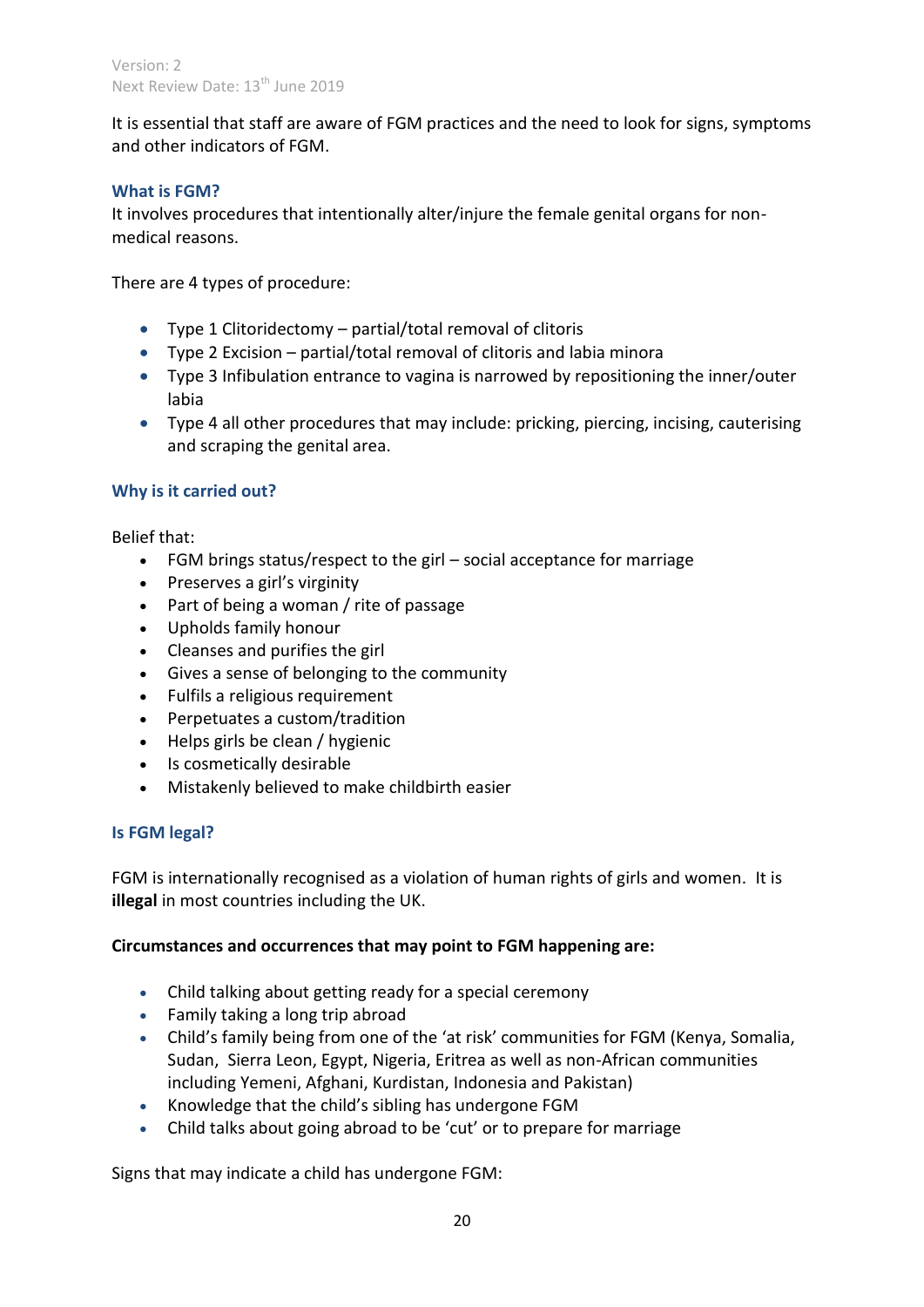- Prolonged absence from school and other activities
- Behaviour change on return from a holiday abroad, such as being withdrawn and appearing subdued
- Bladder or menstrual problems
- Finding it difficult to sit still and looking uncomfortable
- Complaining about pain between the legs
- Mentioning something somebody did to them that they are not allowed to talk about
- Secretive behaviour, including isolating themselves from the group
- Reluctance to take part in physical activity
- Repeated urinal tract infection
- Disclosure

## **INDICATORS OF VULNERABILITY TO RADICALISATION**

Radicalisation refers to the process by which a person comes to support terrorism and forms of extremism leading to terrorism.

Extremism is defined by the Government in the Prevent Strategy as:

*"Vocal or active opposition to fundamental British values, including democracy, the rule of law, individual liberty and mutual respect and tolerance of different faiths and beliefs. We also include in our definition of extremism calls for the death of members of our armed forces, whether in this country or overseas"*

Extremism is defined by the Crown Prosecution Service as:

"The demonstration of unacceptable behaviour by using any means or medium to express views which:

- *Encourage, justify or glorify terrorist violence in furtherance of particular beliefs;*
- *Seek to provoke others to terrorist acts;*
- *Encourage other serious criminal activity or seek to provoke others to serious criminal acts; or foster hatred which might lead to inter-community violence in the UK"*

There is no such thing as a "typical extremist": those who become involved in extremist actions come from a range of backgrounds and experiences, and most individuals, even those who hold radical views, do not become involved in violent extremist activity.

Children may become susceptible to radicalisation through a range of social, personal and environmental factors - it is known that violent extremists exploit vulnerabilities in individuals to drive a wedge between them and their families and communities. It is vital that EnhanceAble staff are able to recognise those vulnerabilities.

Indicators of vulnerability include: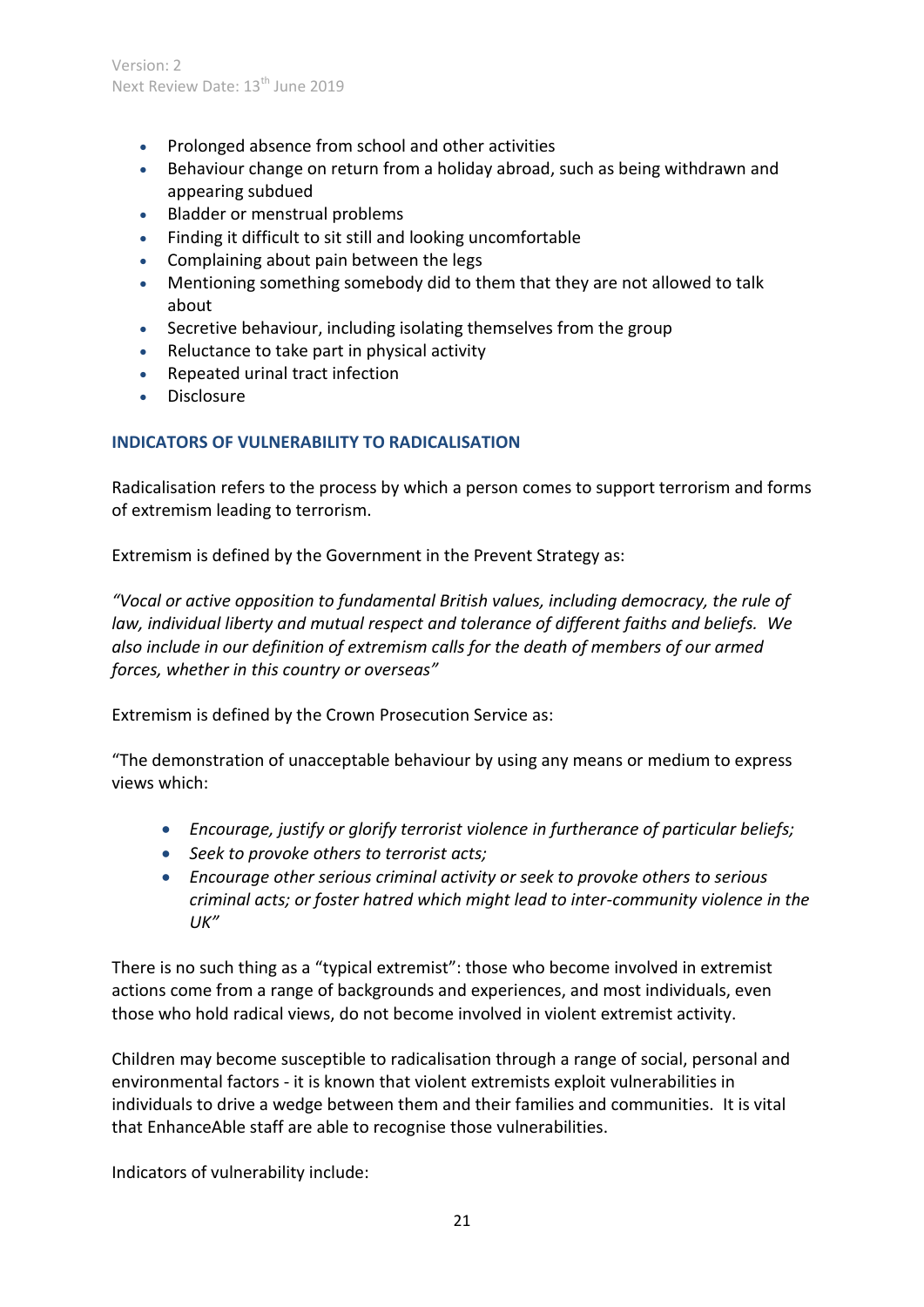- Identity Crisis the child is distanced from their cultural / religious heritage and experiences discomfort about their place in society;
- Personal Crisis the child may be experiencing family tensions; a sense of isolation; and low self-esteem; they may have dissociated from their existing friendship group and become involved with a new and different group of friends; they may be searching for answers to questions about identity, faith and belonging;
- Personal Circumstances migration; local community tensions; and events affecting the child's country or region of origin may contribute to a sense of grievance that is triggered by personal experience of racism or discrimination or aspects of Government policy;
- Unmet Aspirations the child may have perceptions of injustice; a feeling of failure; rejection of civic life;
- Experiences of Criminality which may include involvement with criminal groups, imprisonment, and poor resettlement / reintegration;
- Special Educational Need children may experience difficulties with social interaction, empathy with others, understanding the consequences of their actions and awareness of the motivations of others.

However, this list is not exhaustive, nor does it mean that all young people experiencing the above are at risk of radicalisation for the purposes of violent extremism.

More critical risk factors could include:

- Being in contact with extremist recruiters;
- Accessing violent extremist websites, especially those with a social networking element;
- Possessing or accessing violent extremist literature;
- Using extremist narratives and a global ideology to explain personal disadvantage;
- Justifying the use of violence to solve societal issues;
- Joining or seeking to join extremist organisations; and Significant changes to appearance and / or behaviour;
- Experiencing a high level of social isolation resulting in issues of identity crisis and / or personal crisis.

# **Implementing the Procedure**

It is important to note that the presence of a physical sign and/or behavioural change is not in itself proof that a child is being abused. A physical sign may have a plausible and true explanation (children do fall and break bones sometimes). However, the more indicators there are the more likely it is that a child may be being abused.

It is important to note that the presence of a physical sign and/or behavioural change is not in itself proof that a child is being abused. A physical sign may have a plausible and true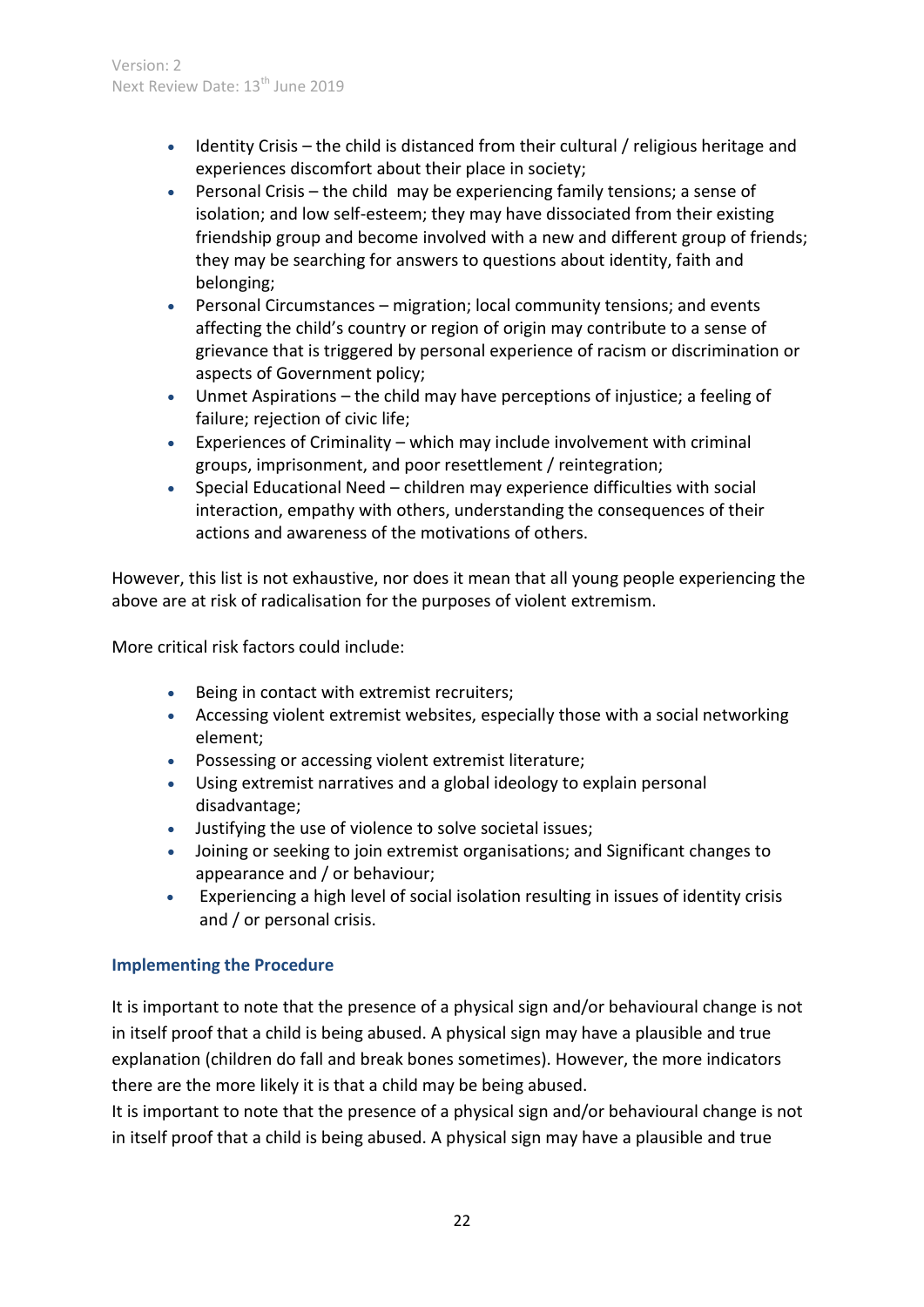explanation (children do fall and break bones sometimes). However, the more indicators there are the more likely it is that a child may be being abused

## **Stage 1 – Reacting**

If in working with a child you think a child may have been abused, or you think you have witnessed abuse, it is helpful to quickly sort out in your mind why you are concerned and the basis for this. Think about

- What you have seen
- What have you heard from others
- What has been said to you directly (especially by the child\*).
- Does your knowledge and understanding of abuse inform your thinking (e.g. if you suspect abuse which indicators are evident?) before deciding what to do next. Your decision regarding the next step will be influenced by where you are (e.g. in the child's home or on EnhanceAble premises), your assessment of the immediacy and level of risk of harm, and who you think the perpetrator may be.

\**The findings of the enquiry into sexual abuse of children in Rotherham, and other reports into abuse highlight the centrality of listening to and taking seriously what children say in safeguarding them and in identifying that abuse has taken place.*

If a child, parent or other involved adult talks to you about a matter that may involve abuse it is best to:

- React calmly.
- Be aware of your non-verbal messages but do use minimal encouragers if appropriate.
- Don't interrupt or stop someone who is talking freely about what has happened.
- Never tell a child you can keep a secret or ask the child to keep any secrets.
- Observe and listen but do not ask for more information If you have difficulty in understanding the person's communication method, try and reassure that you will find someone who can help.
- Avoid making comments or judgements about what has been shared.\*
- Tell the child, parent or other what will happen next, and be honest about this.
- Never make promises you will not be able to keep.
- Indicate what will happen next.

\*However, acknowledgement is important. The following responses, or variations on them, can usually be used:

- What you are saying is important
- I'm glad you were able to tell me
- I will do my best to help you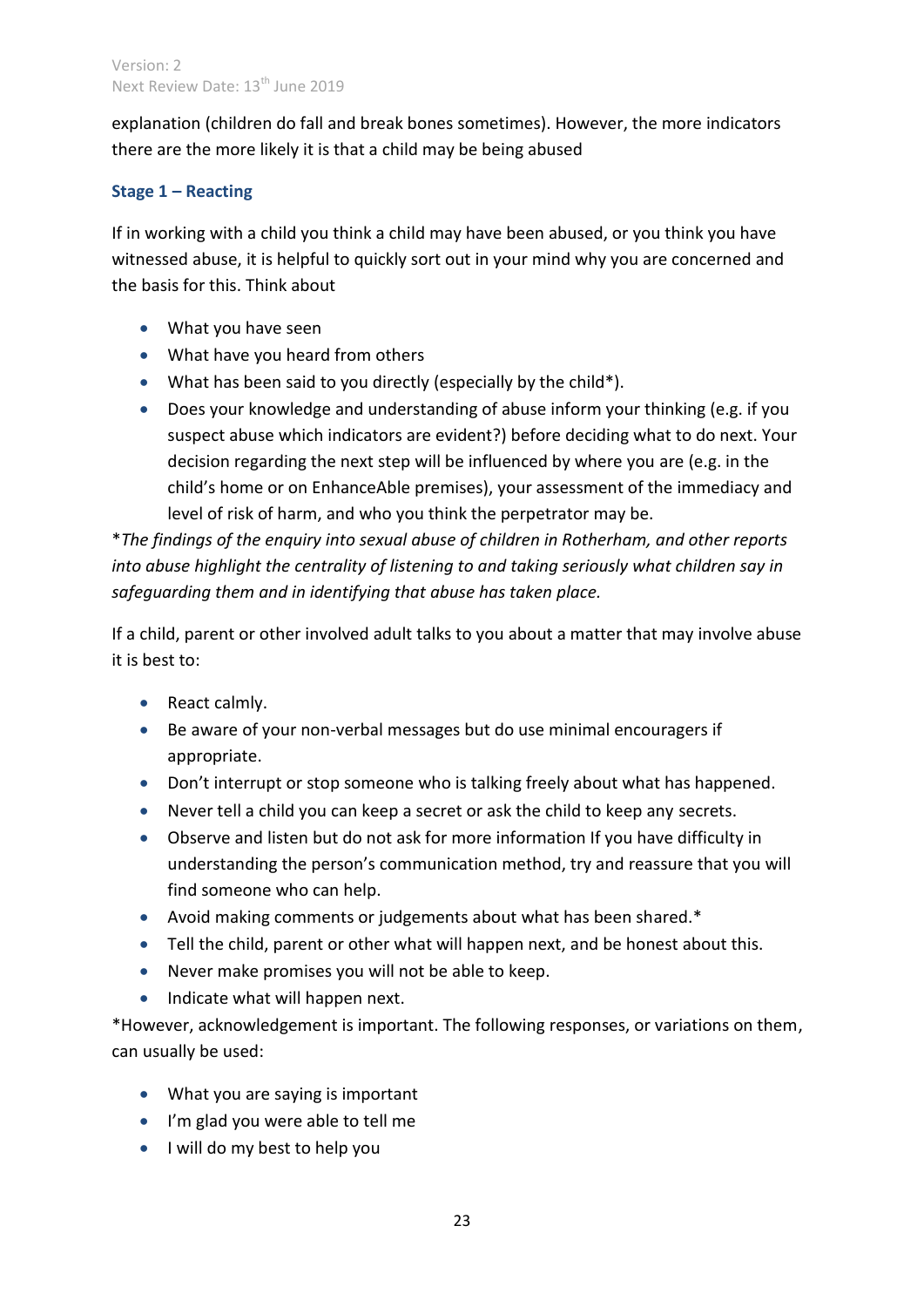- This is so important I need to talk to someone about it (be clear in your own mind who).
- You may wish to paraphrase/recap the main points to check that you have understood correctly.

Seek consent to share the information even though it may have been told to you in confidence. You will be able to share the information given, if it is your judgement that you need to override any lack of consent in the interests of the safety and welfare of the child. If in doubt, seek advice. Any sharing is on a "need to know" basis. However, the principle of organisational confidentiality applies and information shared with an EnhanceAble staff member is information shared with EnhanceAble.

The person telling you may become upset and distressed or angry. It is reasonable to acknowledge this by saying, for example, "I can see you are angry/upset….".

If you think the person speaking to you, or that someone present, may be the perpetrator of abuse they should not be given information nor should discussions be held with them, even if you view what has been said amounts to a "confession".

Make contemporaneous notes wherever possible, and if not possible do so at the earliest possible opportunity. Your record should cover;

- Who, what, how, when, and where?
- Who may have been abused and by whom?
- What is the nature of the harm and injury suffered?
- How was this perpetrated?
- When & Where did this take place?
- If the concern is that the child is at risk of (further) significant harm. Why do you think this may be so?
- Who is the child at risk of being harmed by?
- How might the child be harmed and what might be the impact on them?

Limit the notes to facts rather than opinion wherever possible although you are also required to use your judgement. For example, if you believe that a child, who has been harmed, may be harmed again, you should judge the situation and remove/protect the child. There is no certainty that further harm will take place, but you have looked at the situation and made a reasoned decision.

Recorded information must be stored securely and only available to those who need to know (at this stage line manager, CEO)

These notes will form the basis of the information you will share at stage 2. You need to decide what to do next.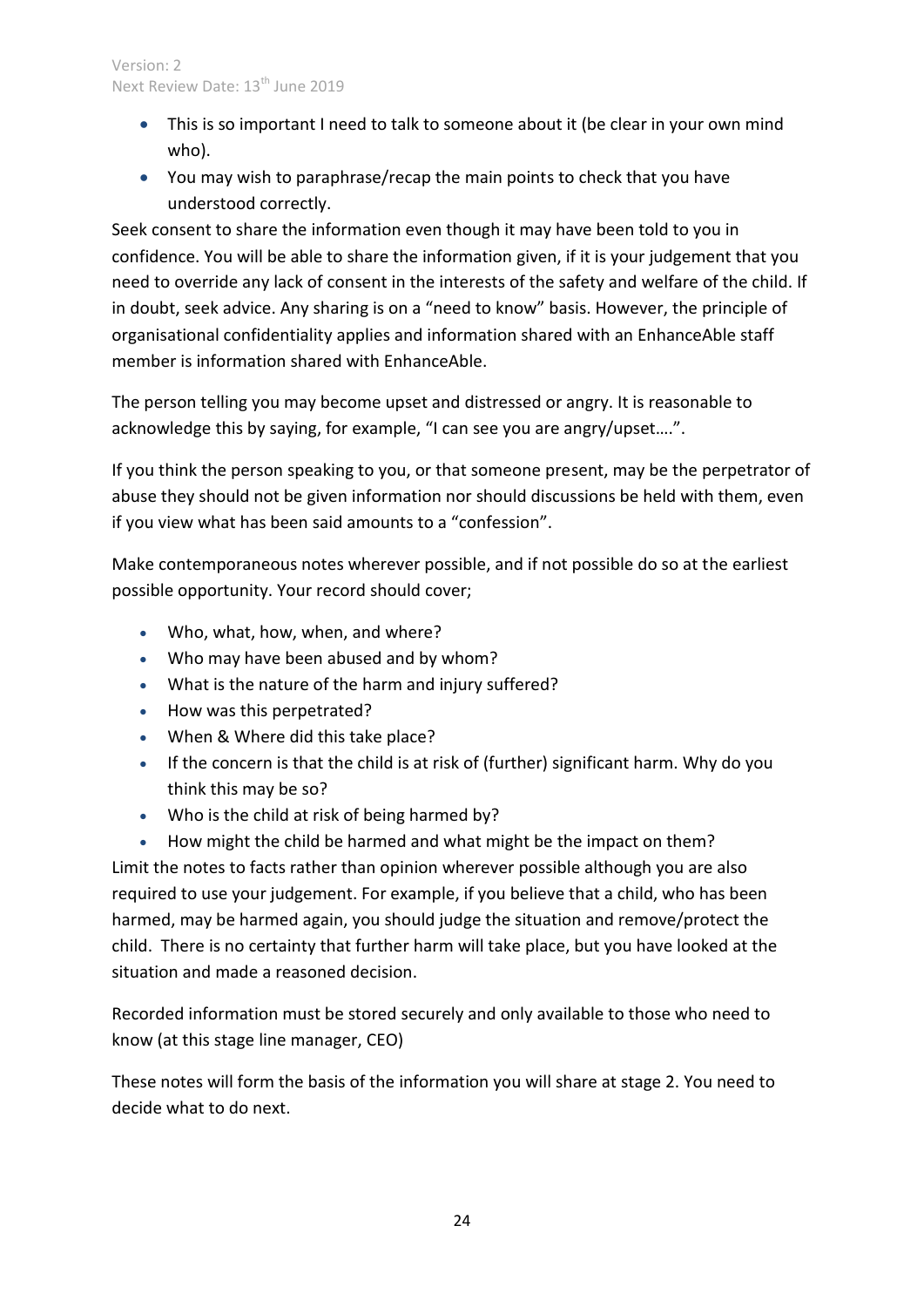## **Stage 2 – Reporting**

Where the concern is that the child is in imminent or immediate danger of significant harm, call the police by dialling 999.

In addition to the information collected they will need to know who you are. You should also inform them of your decision as to your actions in the immediate future to secure the safety of the child.

You must use your judgement but the options may include;

- Staying with the child provided this is safe for both the child and you.
- Emergency action to ensure the safety of the child, and yourself, as far as is practicable.

The police will now be responsible for the matter under the London Safeguarding Children Board *London Child Protection Procedures*.

Doing nothing is not an option given the level of concern shown was sufficient to take notes. Even if you reach a view that there is a plausible explanation (a child did fall off a bike) it is good practice to record this so that any patterns may be identifiable,

# **If you witness or suspect abuse you must inform your line manager/CEO as soon as is practically possible, and at least within 24 hours.**

In addition to the information referred to above, and that you have recorded, it will help your line manager to know whether the parents/child/other are aware that you would be referring the matter. They will also need to know:

- The child's disability
- How the child and family communicate (language)
- If the child uses other means of communication (e.g. gesture, Makaton)
- Name and address of the child's GP and social worker

Responsibility now rests with the manager to whom the matter has been reported. He/she must decide whether the matter should be reported to the relevant Safeguarding Team. If yes, the information above, along with any other known information, will be shared with them and the relevant Safeguarding Team.

The relevant Safeguarding Team will now be responsible for the matter under the London Safeguarding Children Board *London Child Protection Procedures* or their own.

In the event of a concern over the safety of a child arising from witnessing the actions of a colleague employed by EnhanceAble the matter should be referred to either your or the employees line manager and a decision reached as to whether to refer to the relevant SPA and/or Disclosure and Barring Service.